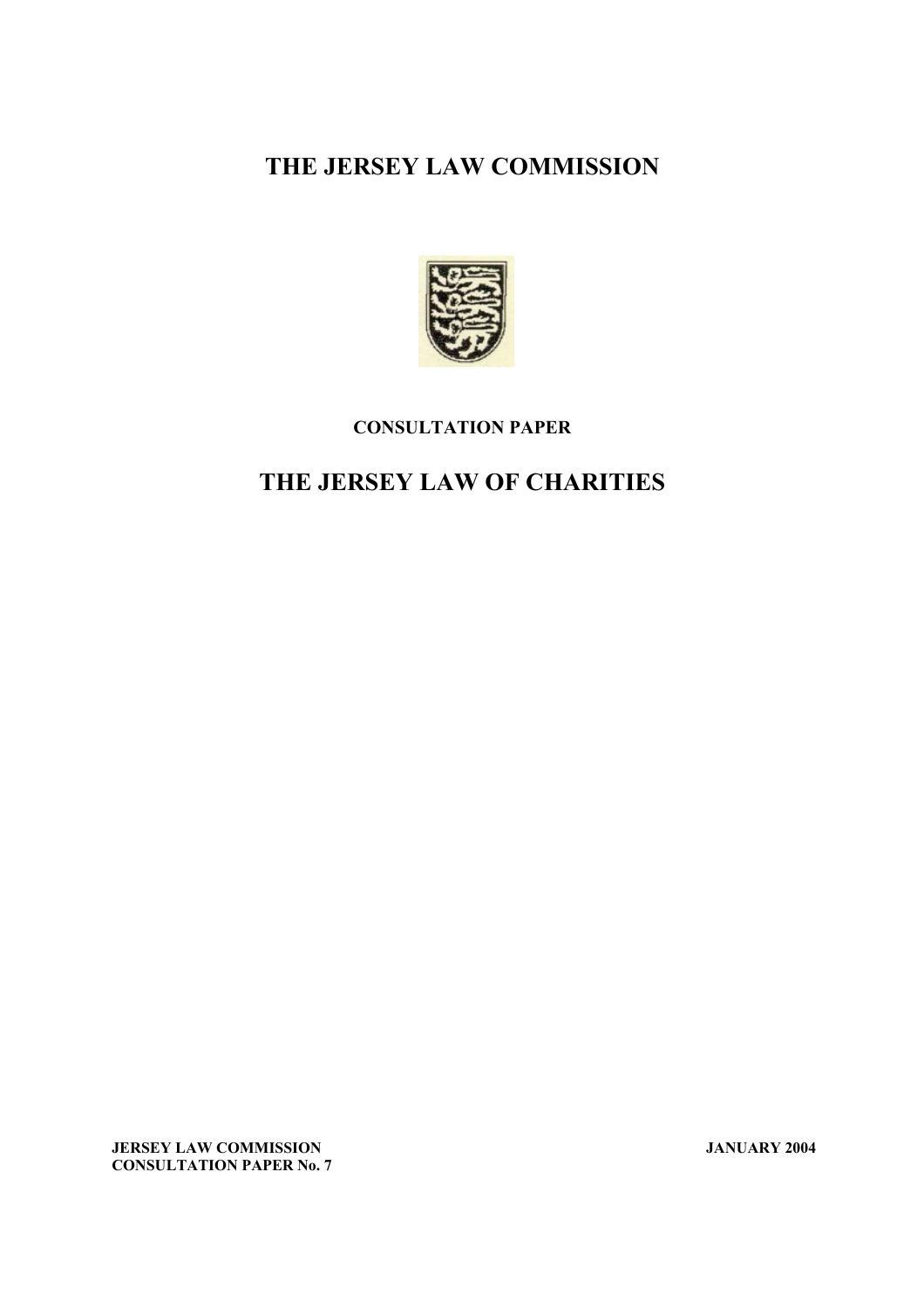The Jersey Law Commission was set up by a Proposition laid before the States of Jersey and approved by the States Assembly on 30 July 1996.

The Commissioners are:-

Mr David Lyons, English Solicitor, Chairman Advocate Alan Binnington Mr Clive Chaplin, Solicitor Advocate Kerry Lawrence Advocate John Wheeler

The Jersey Law Commission invites comments on this consultation paper before 31 March 2004 in writing addressed to:

> The Jersey Law Commission Whiteley Chambers Don Street St Helier Jersey JE4 9WG

> > Fax no. 01534 504444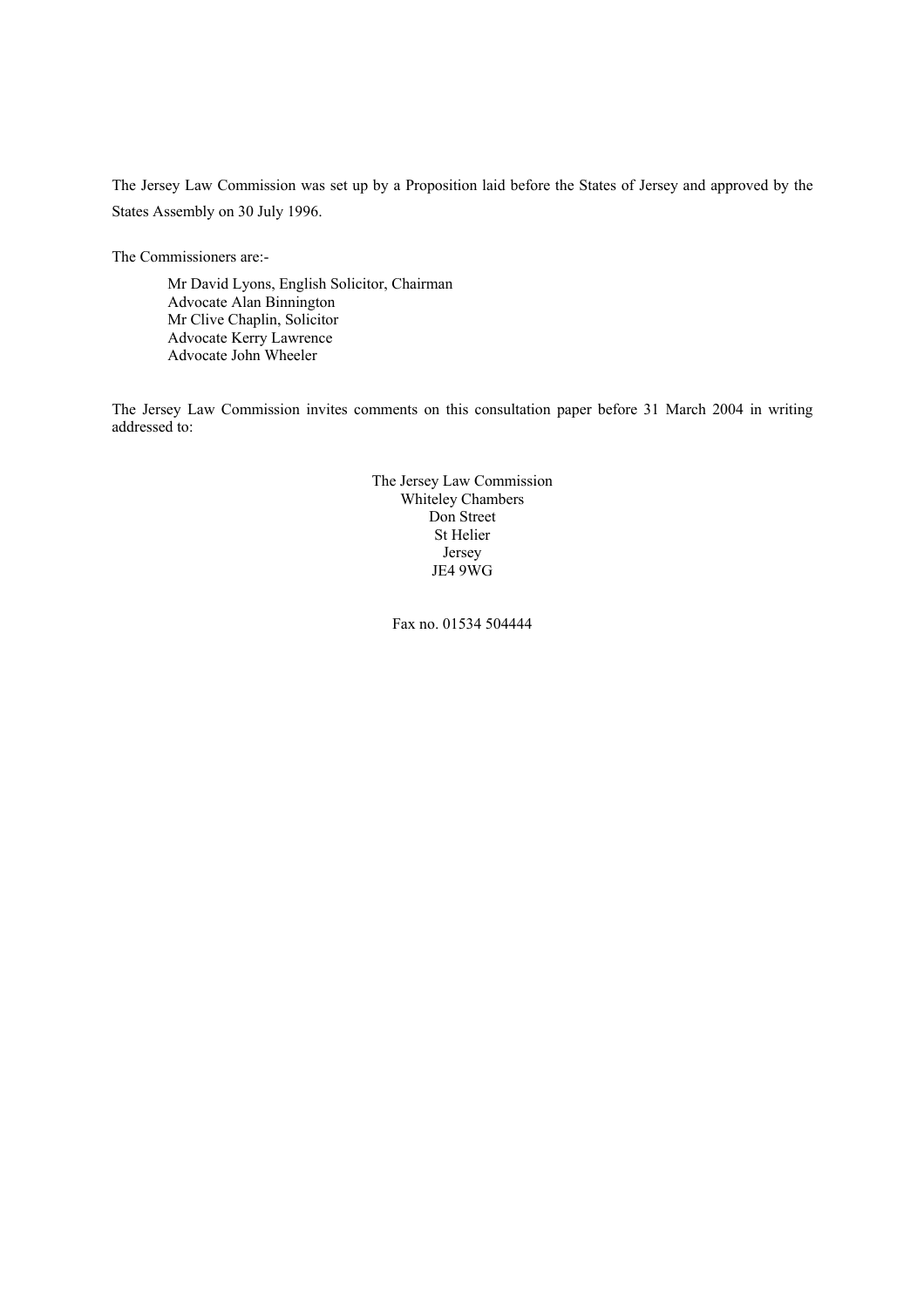### **THE JERSEY LAW COMMISSION**

## **CONSULTATION PAPER**

## **THE JERSEY LAW OF CHARITIES**

### **CONTENTS**

| $1 \qquad \qquad$ |  |
|-------------------|--|
| $\overline{2}$    |  |
| 3 <sup>1</sup>    |  |
| $\overline{4}$    |  |
| 5 <sup>5</sup>    |  |
|                   |  |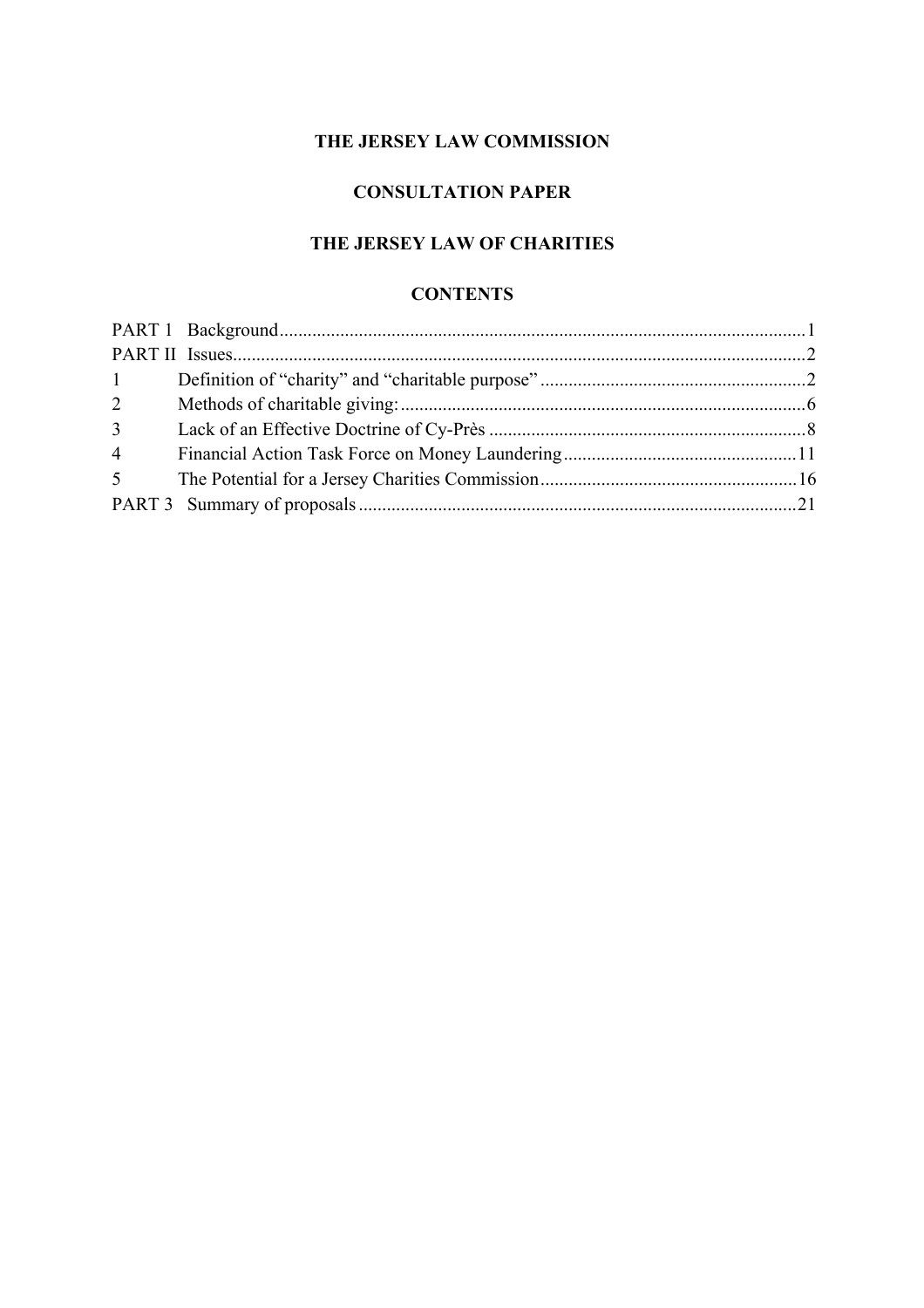### **THE LAW OF CHARITIES**

### **Executive Summary**

The attached paper covers a number of issues which affect charities in Jersey.

- 1 The definition of charitable purpose in particular the extent to which "public benefit" should be a key factor in establishing a charitable purpose.
- 2 Tax relief and the possibility of Jersey adopting a more liberal UK-style "Gift Aid" scheme to encourage greater giving.
- 3 The application of the "cy-près" doctrine and proposals for reform similar to Guernsey.
- 4 FATF Recommendations and their impact on charitable and similar institutions, broadly concluding that the combination of the present law relating to trusts combined with the new regulatory environment and specific anti-terrorist legislation is adequate.
- 5 The role of a Jersey Charities Commission.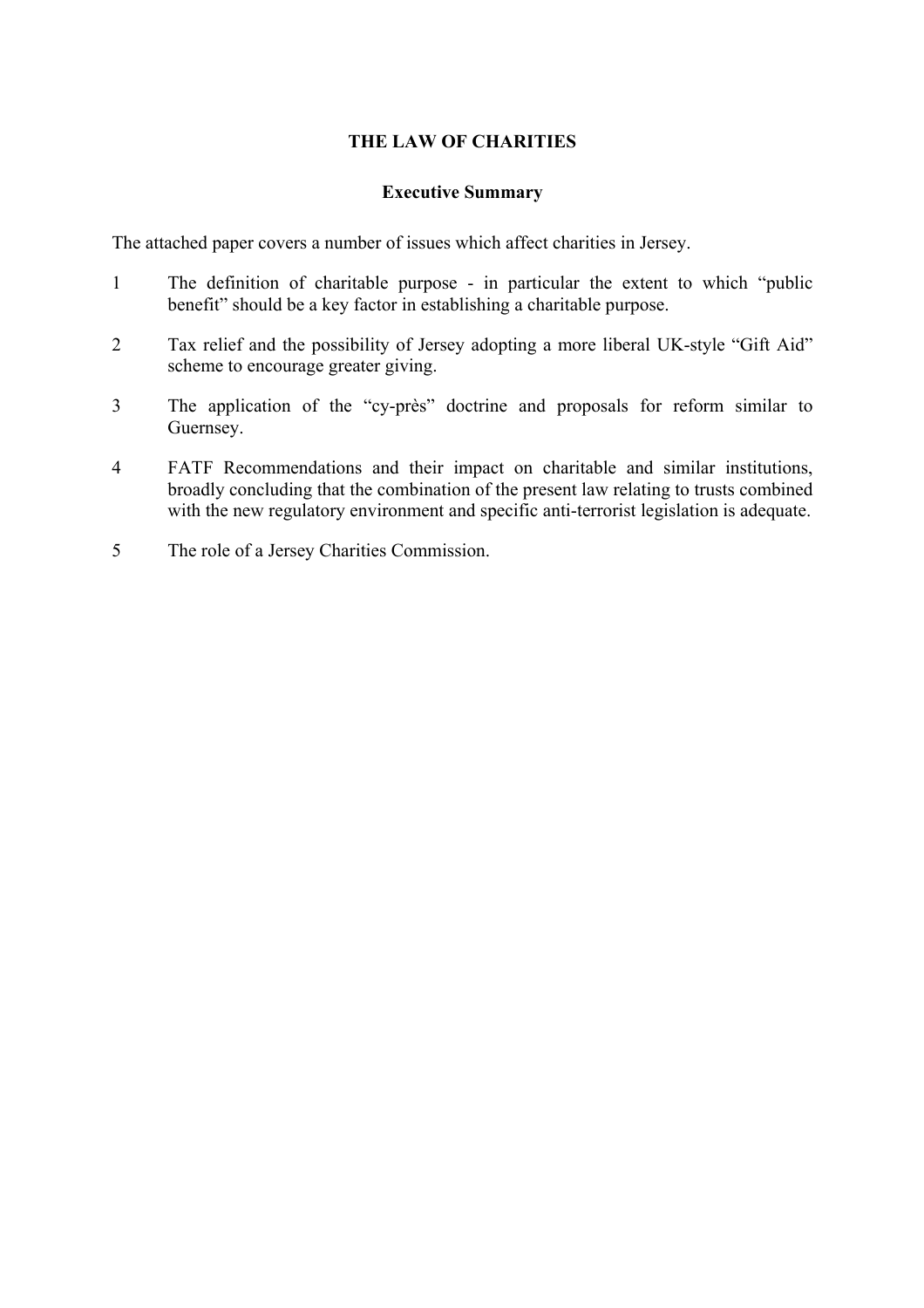### **LAW OF CHARITIES**

There is currently much debate relating to charities and the legislation and bodies in place to govern and protect them. Current provisions are seen as insufficient and outdated, and questions have been raised in respect of the potential for the funding of terrorist activities<sup>1</sup> through charitable trusts.

Charitable status provides an organisation with particular advantages in respect of certain fiscal and other matters, it places them in a favourable position in the eye of the public and encourages charitable donations and voluntary activities by citizens. It is therefore crucial that effective provisions are in place adequately to regulate, monitor and protect these bodies and the public which supports them. They must exist in a manner in which donation is encouraged while public confidence in charitable organisations is secured. Clarity in the law will be crucial to such developments.

#### **PART 1**

#### **Background**

Jersey law allows for the creation of various charitable structures, including incorporated associations under the Fidéicommis Law<sup>2</sup>, unincorporated associations and charitable trusts. Prima facie, all of these vehicles may be liable to Jersey Income Tax. However, Article 115 of the Income Tax (Jersey) Law 1961 provides that exemption from income tax shall be granted in respect of:

> "any income derived from the property of a corporation, association or trust established for a charitable object or for the service of any church or chapel, or any building used solely for the purpose of divine worship and in so far as such income is applied to those purposes"

Following the agreement by the Comptroller of Income Tax that the conditions of this provision are satisfied, a Certificate of Exemption will be granted under Article 60 of the Income Tax (Jersey) Law 1961.

<sup>&</sup>lt;sup>1</sup> See FATF Recommendation VIII

 $2^2$  Loi (1862) Sur les tenures en fidéicommis et l'incorporation d'associations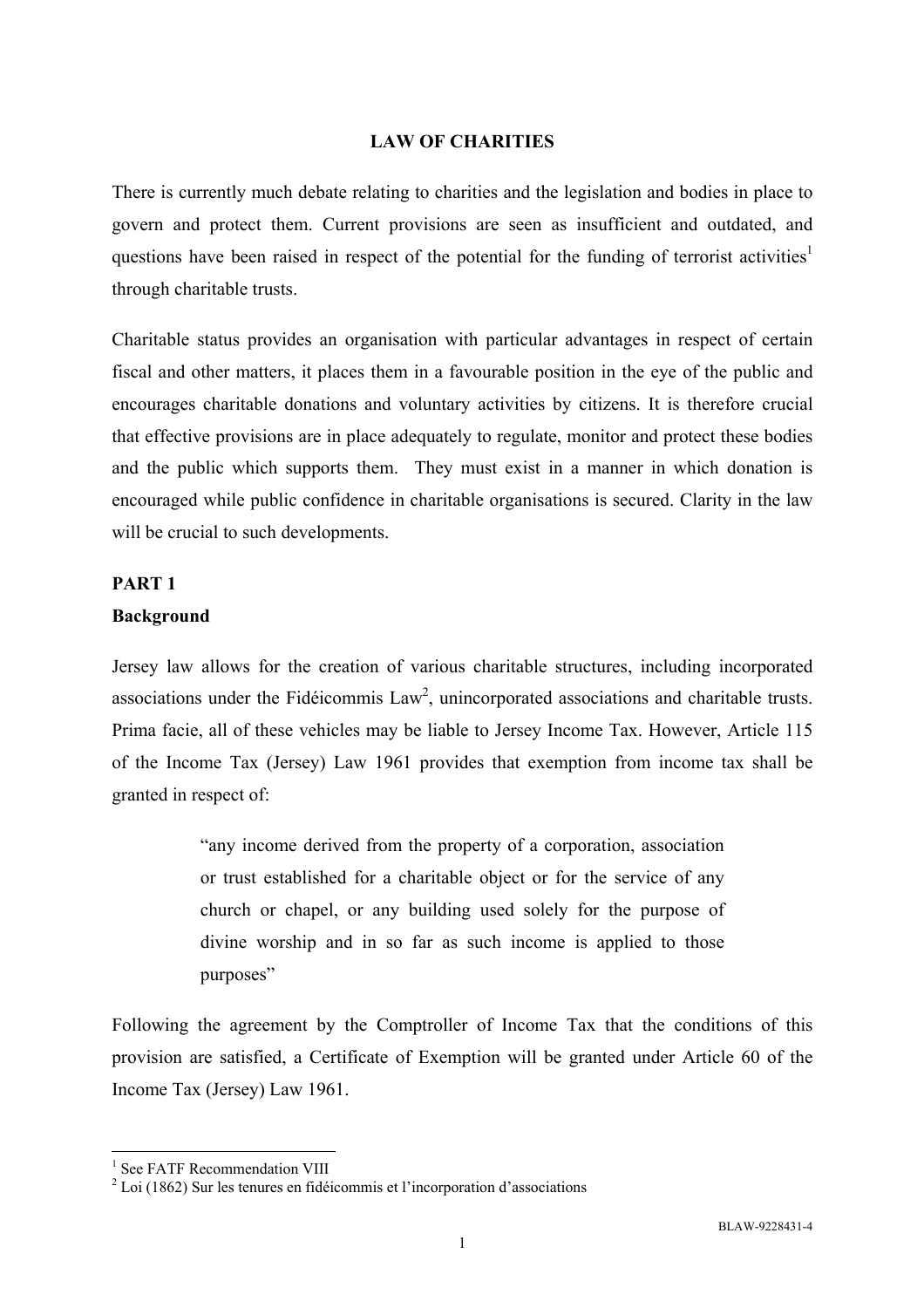The Jersey Charities Association has in excess of two hundred members, all of which are charities. This is, however, an independent body and has no regulatory powers.

The number of charitable organisations in existence in Jersey is unknown, particularly in light of the of the increased popularity of charitable and mixed purpose<sup>3</sup> trusts in international finance structures. Special purpose companies are usually established for the purpose of issuing some form of debt on the international capital markets and will typically be owned by charitable trusts set up for the purpose of owning shares in the company. While such trusts do not conduct any public fundraising, they will receive an amount of money to be distributed to charity, usually by way of a dividend from the underlying special purpose company which will be paid by the Trustees to one or more active charitable organisations, often based in Jersey. Such special purpose companies must be owned by an independent (preferably nontax paying entity) but other non-charitable trusts, such as a non-charitable purpose trusts, could be used for similar purposes.

### **PART II**

#### **Issues**

### **1 Definition of "charity" and "charitable purpose"**

While a charity must exist for exclusively charitable purposes, no statutory provisions are in place in Jersey to provide a definition of what these purposes are. Current authority is essentially based on the English statute of Elizabeth I 1601 but this is arguably outdated and insufficient for modern day purposes.

English authority was accepted in *re. Meaker*<sup>4</sup> where it was held that a charitable purpose must be both enforceable by the court and within "either the express terms or the 'spirit and intendment' of the preamble to the ancient statute of Elizabeth<sup>15</sup>. The criteria contained in the Act were first laid down by Lord Macnaughten in *Pemsel's Case*<sup>6</sup> as relating to:

• The relief of aged, impotent and poor people

 $\frac{3}{4}$  i.e where the objects of the trust may be both charitable and non-charitable  $\frac{4}{4}$  (1972) L 2161

 $^{4}$  (1972) J.J. 2161

 $<sup>5</sup>$  Repealed by the Mortmain and Charitable Uses Act 1888. However, the preamble was expressly preserved at</sup> s.13(2). Note also that the English Charities Act 1993 provides no statutory definition as to what purposes are and are not charitable and therefore all case law is still relevant in this regard. It is the court's duty to determine whether particular purposes are charitable.

<sup>6</sup> *Income Tax Special Purposes Comrs. v. Pemsel* [1891] AC 531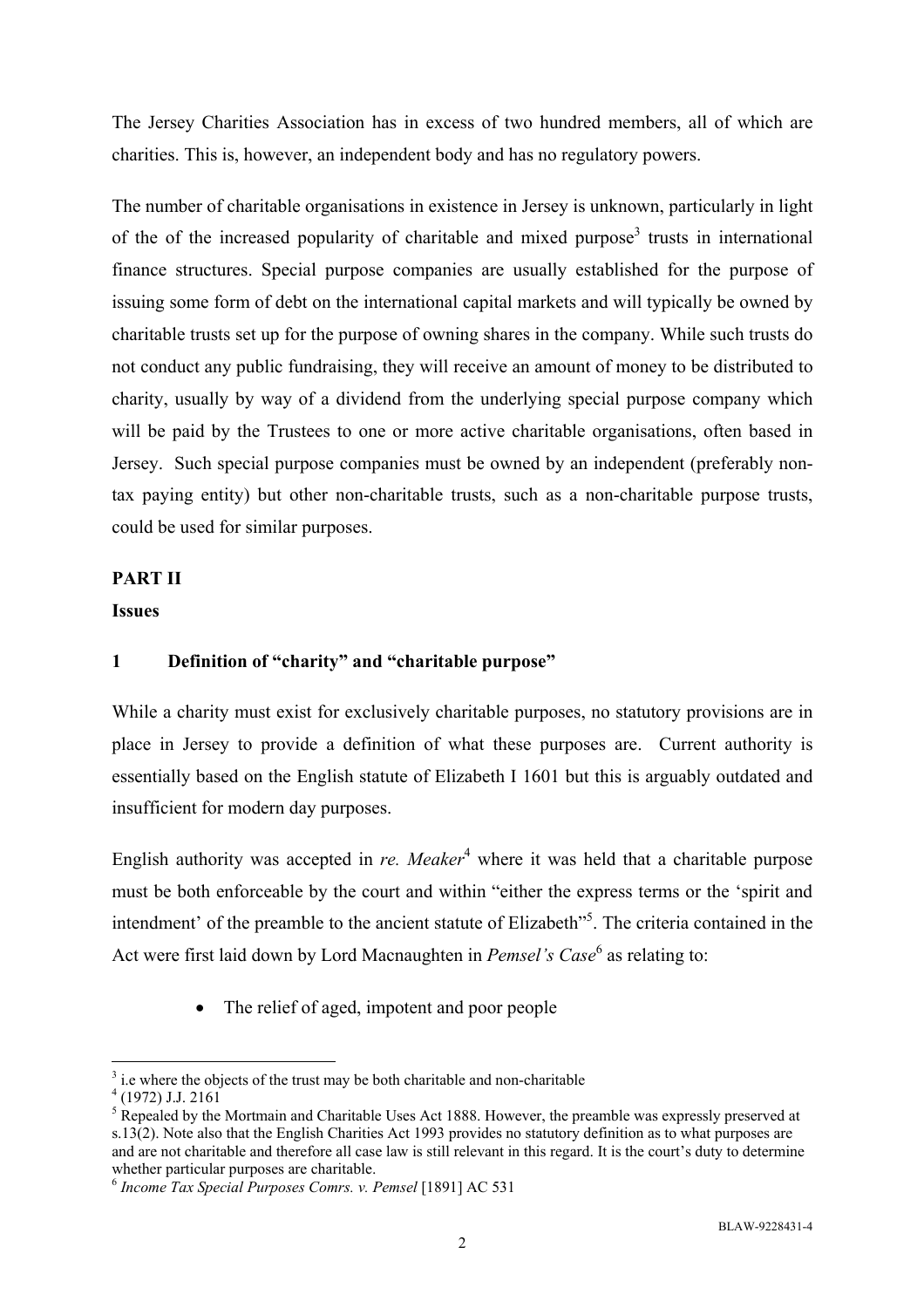- The advancement of education
- The advancement of religion
- Other purposes beneficial to the community not falling under any of the three preceding heads.

### **Public benefit**

A rebuttable presumption exists that where the purposes of an organisation fall under the first of the three heads of charity, it will be operating for the benefit of the public. However, no such presumption exists in relation to purposes that are for the benefit of the community and it is for an organisation to prove the public benefit that it offers. This latter head has caused particular problems and it will often be necessary to search by analogy through the extensive case law that has developed. It was accepted in *re. Meaker*, as in England, that this test of public purpose is "an overriding test"<sup>7</sup>. The meaning of public benefit should therefore be given careful consideration.

Two distinct elements exist in relation to public benefit:

1. the purpose itself must be beneficial and not harmful to the public<sup>8</sup>

"The question whether a purpose will or may be operative for the public benefit is a question to be answered by the court by forming an opinion on the evidence before it, having strict regard to the conditions of the gift."<sup>9</sup>

2. the benefit of the purpose must be available to a sufficient sector of the public<sup>10</sup>

"a benefit must benefit the community, or an appreciably important class of the community, which must be sufficiently defined and identifiable by some quality of public nature but may be restricted within narrow limits. $11$ 

 $\overline{a}$ 7 ibid., 2177

<sup>8</sup> *National Anti-Vivisection Society v. IRC* [1948] AC 31, 65

 $^{9}$  Halsbury's Laws of England, Charities - 1(1)7

<sup>&</sup>lt;sup>10</sup> *Verge v. Somerville* [1924] AC 496, 499<sup>1</sup><br><sup>11</sup> Halsbury's Laws of England, Charities - 1(1)8<sup>1</sup>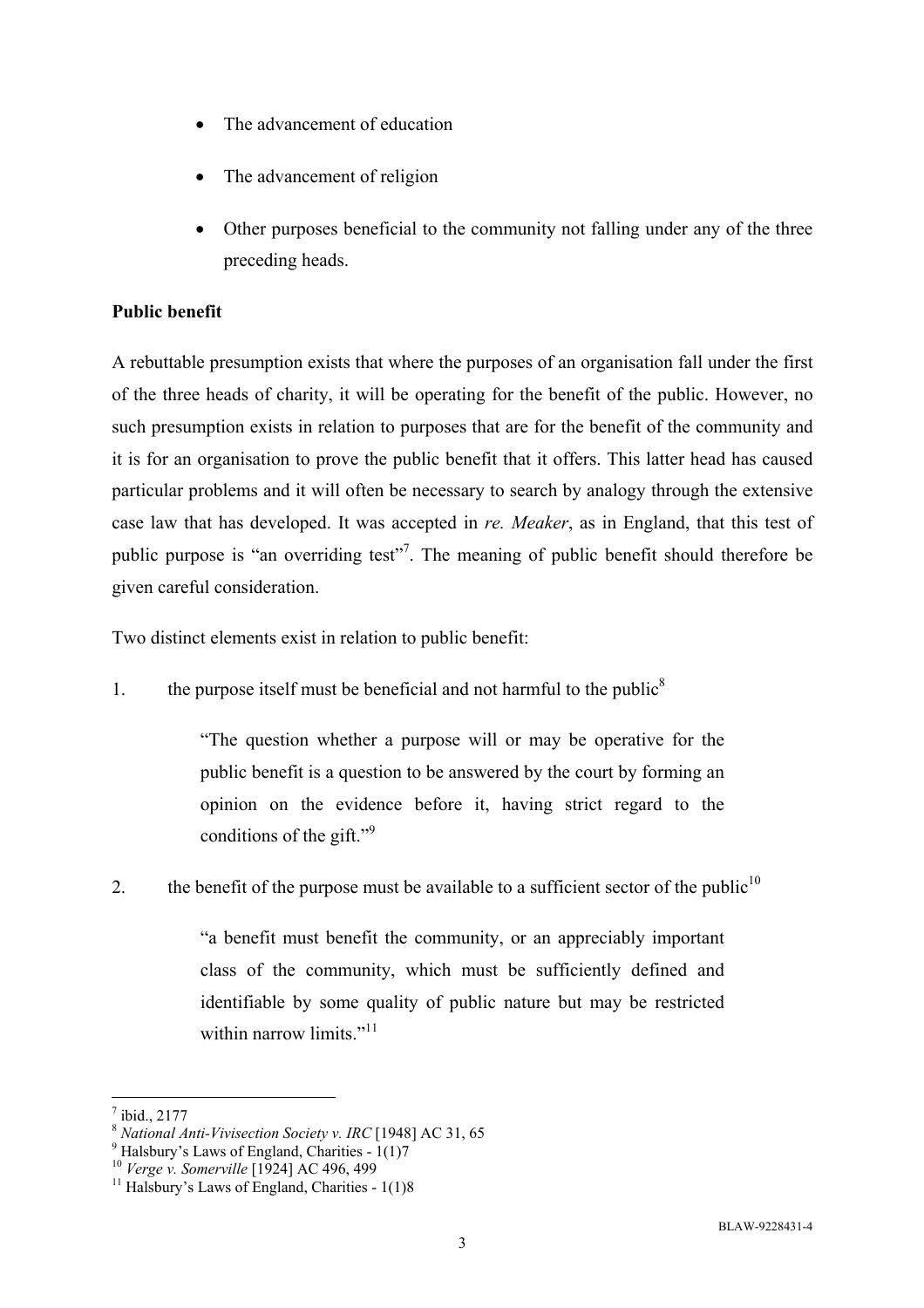For a benefit to be public it would be insufficient to show that some benefit would follow from acting in a certain way if some disadvantage or harm would be caused to another part of the community - a charitable purpose cannot exist where it provides more harm than benefit.

The notion of 'public benefit' is also examined in 'Tudor on Charities' (7th edn.) under the head "The Requirement of Public Benefit". This provides that it was established by the Court of Chancery that in defining a charitable trust consideration should be given to two closely related questions:

- 1. whether the purpose of the trust confers a benefit on the public or a section of the public; and
- 2. whether the class of persons eligible to benefit constitutes the public or a section of it.

### **Reform**

In light of the recognition of the changing nature of charitable concepts and with a view to providing clarity and securing public confidence in charity, the Scottish Charity Law Reform Commission have conducted extensive research and recommended four defining principles of charitable organisations:

- Overriding purpose is for the public benefit
- Non-profit distributing
- Independent
- Non-party political<sup>12</sup>.

The Commission's approval of 'public benefit' as the overriding purpose allows for incidental, non-charitable benefits sometimes to arise from charitable work. It was concluded that an incidental private benefit may be legitimate if it arises as a necessary consequence of a decision by the trustees which is directed only at furthering the organisation's charitable purposes.

 $\overline{a}$  $12$  This is not for reasons of illegality but rather the fact that the court has no means of judging whether proposed changes in the law will or will not be for the public benefit and therefore cannot be certain that a gift to secure the change is a charitable gift.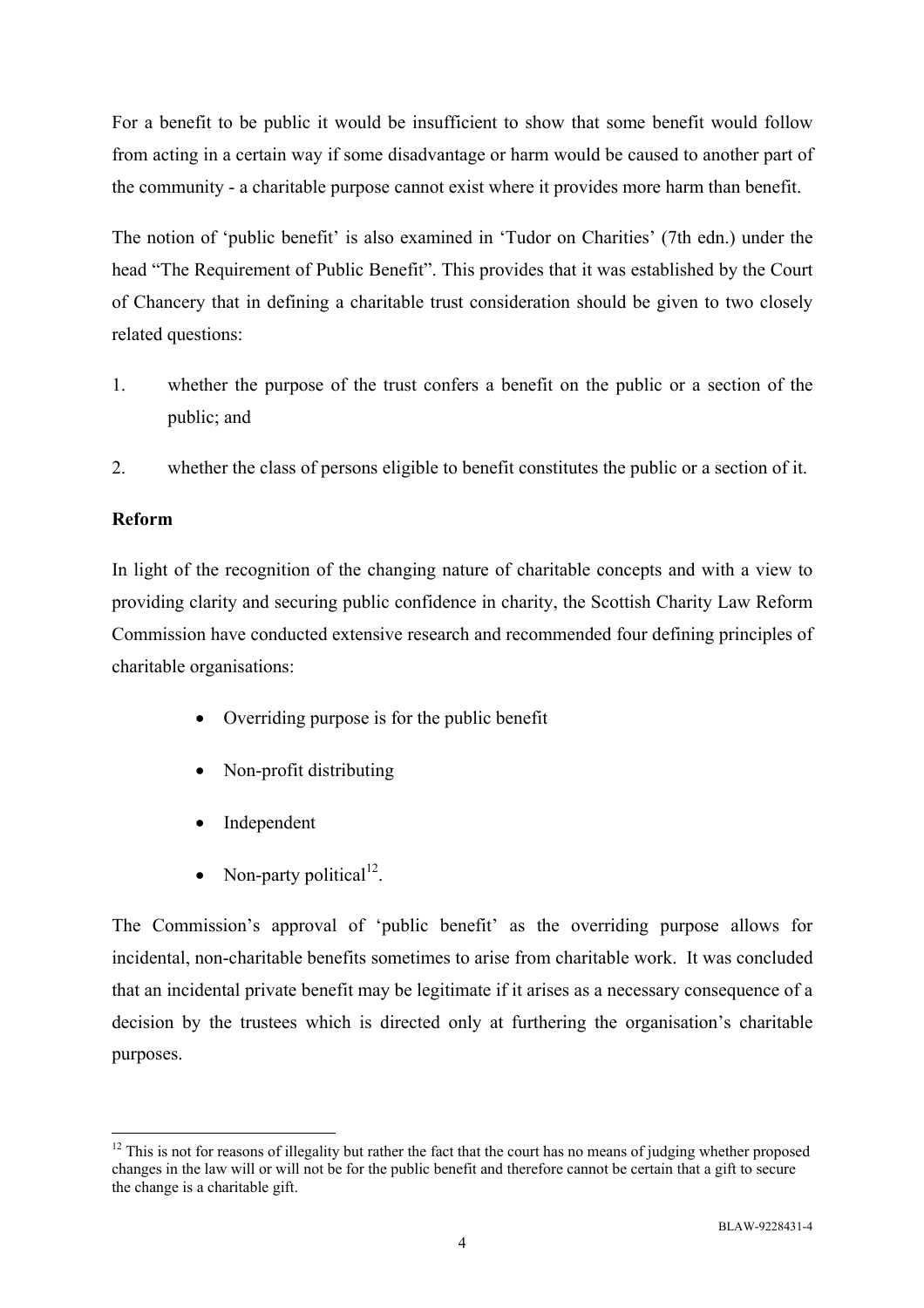Due to the many potentially different interpretations of 'benefit', it is hard to provide a solid assessment of the concept. However, the Scottish Commission provides the following test, whereby a charity should:

> "have the purpose to relieve the need, or sustain or enhance the lives of people in the community. Alternatively a [charity] could promote animal welfare, or protect or enhance the environment."

If Jersey was to accept such a test of purely public benefit, it may be possible to remove the need for use of the four heads of charity established from the statute of Elizabeth. The test would then be one of public purpose and net benefit to the general public, and this may include a need to widen the definition of 'charitable purpose' to include, for example, sports and campaigning organisations. In addition to the Scottish Commission the National Council for Voluntary Organisations in a consultation document in 2001 and the UK Cabinet Office Strategy Unit Report of 2002 reiterated the central importance of public benefit.

The Law Commission recommends that there should be a statutory definition of "charity" and believes that the definition provided in the Cabinet Office Strategy Unit Report deserves commendation. It states that:

"A charity …..(is)….. an organisation which provides public benefit and which has one or more of the following purposes:

- 1 The prevention and relief of poverty.
- 2 The advancement of education.
- 3 The advancement of religion.
- 4 The advancement of health including the prevention and relief of sickness, disease or of human suffering.
- 5 Social and community advancement including the care, support and protection of the aged, people with a disability, children and young people.
- 6 The advancement of culture, arts and heritage.
- 7 The advancement of amateur sport.
- 8 The promotion of human rights, conflict resolution and reconciliation.
- 9 The advancement of environmental protection and improvement.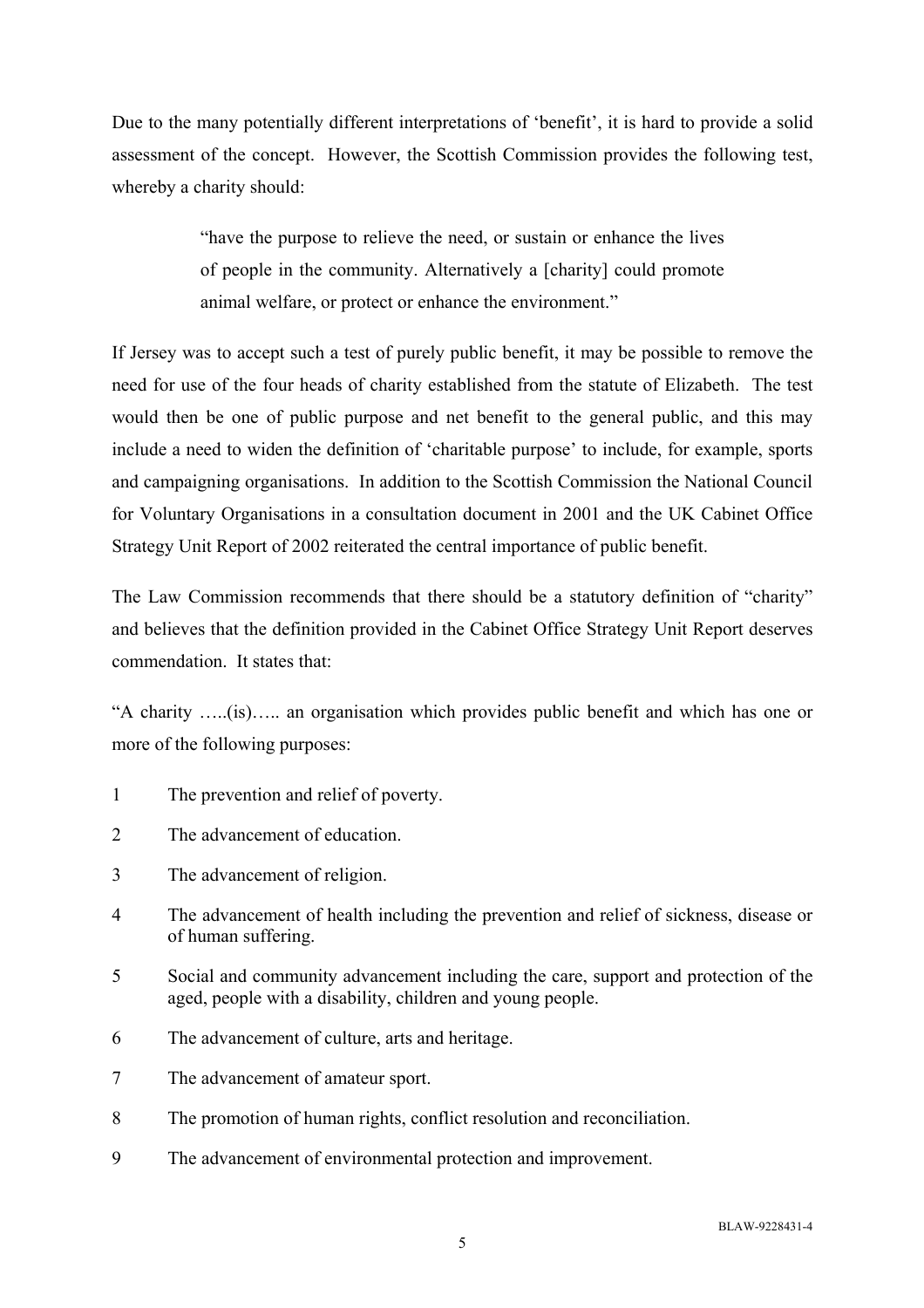10 Other purposes beneficial to the community.

### **2 Methods of charitable giving:**

### **Gift Aid**

Jersey currently provides for the deduction of  $\text{tax}^{13}$  from outright gifts in excess of £250 but less than £500,000 per calendar year. No benefits may be receivable by the donor for the gift and a certificate must be completed for the charity in order that it can claim back tax from the Comptroller of Income Tax. The gift has to be made to a charity established in the Island, so major international charities, unless with a Jersey branch, cannot benefit from the reclaim of income tax.

The UK Gift Aid scheme is far more extensive than the arrangement in Jersey, allowing donors to make payments, large or small, regular or one-off to UK charities. Recent reforms extending the scheme have been made in response to the Chancellor's announcement in the 2000 Budget of a package of measures to '*Get Britain Giving*'. The donor will give the charity a declaration, either in writing (including e-mail) or orally, requiring confirmation that the donor will pay an amount of income tax or capital gains tax equal to the tax the charity claims on their donations. Gifts may include:

- Money, now including foreign currency
- Real property $14$
- Certain shares, securities or investments

Gift Aid allows a charity to reclaim the basic rate tax on the donation from the Inland Revenue, allowing the donation to be worth an extra 28% to the charity.

The provisions for the UK scheme were amended by the Finance Act 2000, to:

- Abolish the £250 minimum limit for Gift Aid donations
- Withdraw separate tax relief for payments made under a Deed of Covenant and give relief for all such payments under the Gift Aid scheme

 $\overline{a}$  $13$  at the standard rate of 20p in the pound

<sup>&</sup>lt;sup>14</sup> The whole interest in such a freehold or leasehold property must be given.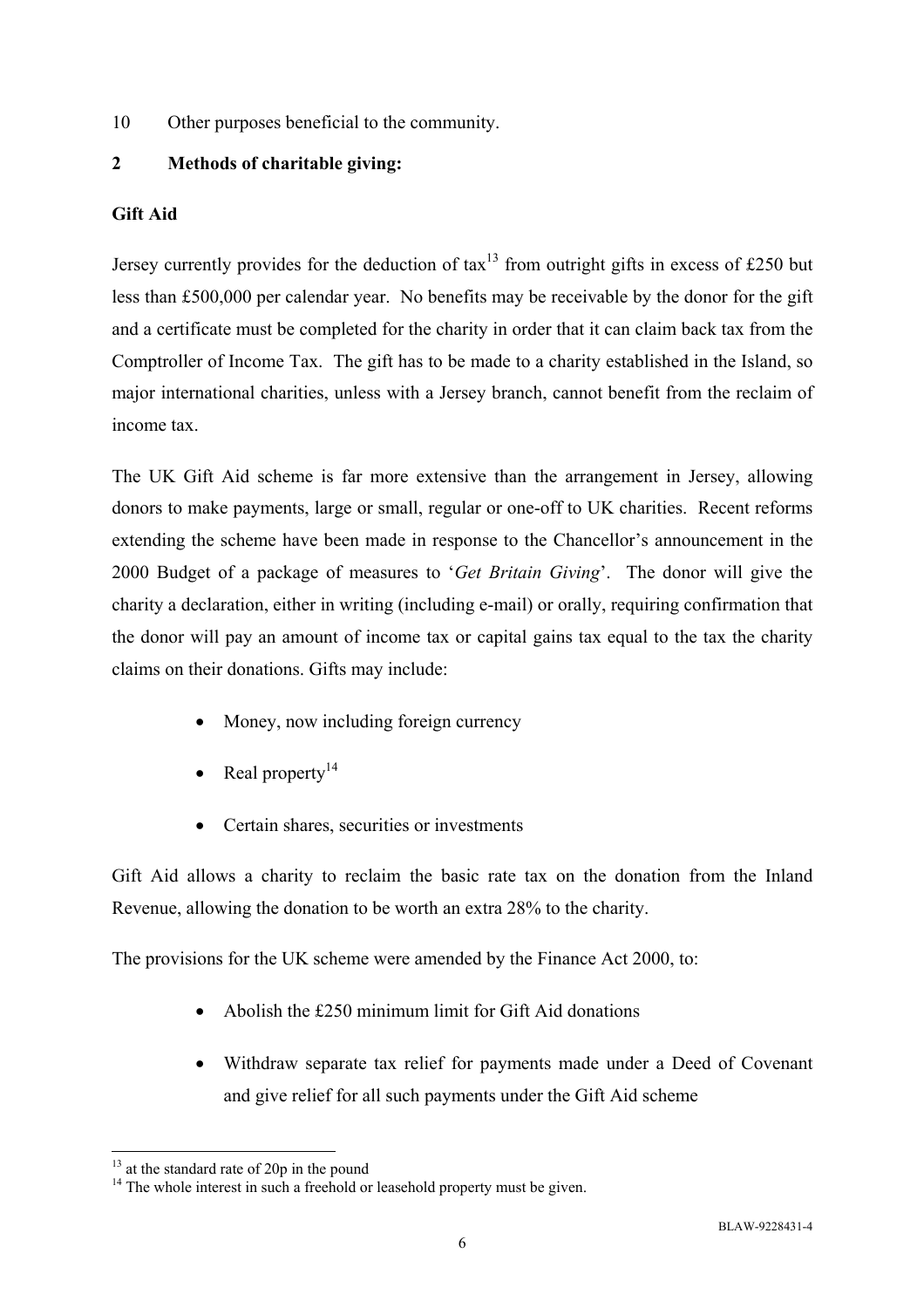- Require a new, simpler and more flexible Gift Aid declaration
- Allow donors to give either written or oral declarations
- Allow crown servants, members of the UK armed services and other non-UK residents who make donations out of income or gains charged to UK tax, to use the Gift Aid scheme

Modest benefits received from charities will not stop a donation from qualifying as a Gift Aid donation, provided their value does not exceed certain prescribed limits.

Individual donors must pay an amount of income and/or capital gains tax, whether at basic or some other rate, equal to the tax deducted from their donations. A donor cannot receive payment of non-payable tax credits on dividends paid by UK companies but those credits can be used by the donor to cover the tax reclaimed by the charity on the donation. Non-repaid tax deducted from bank and building society interest can also be used to cover tax reclaimed by the charity. Donors can claim higher tax relief for donations against both income tax and/or capital gains tax.

Gift Aid Donations by companies must be paid without deduction of income tax and no certificate or declaration will be required. When calculating profits for corporation tax, relief can be claimed for the gross amount of donations under the Gift Aid scheme.

A charity must keep the necessary accounting records normally required to record donations and the company should retain any correspondence with the charity in relation to the donation as evidence of its having been made.

### **Covenanted Gifts Reform**

Jersey also presently provides for the recovery of tax in respect of payments made under a deed of covenant. The deed of covenant must provide for regular payments over a period of more than four years. There are no limits, either minimum or maximum, to the amount that can be so covenanted and, unlike the gift aid scheme, the charity concerned does not have to be established in Jersey but can also be a UK or a Guernsey charity.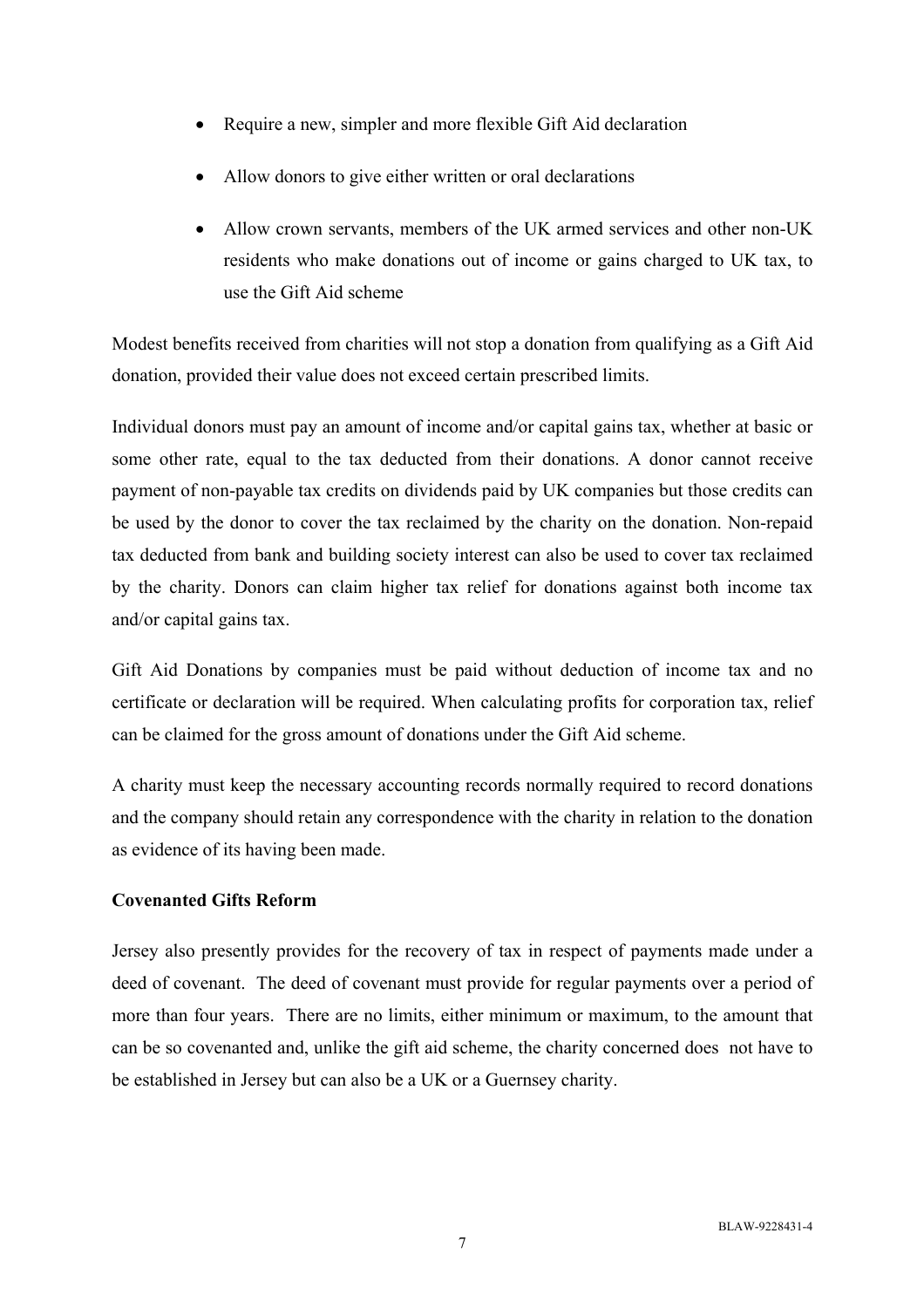#### **Reform**

The object of tax benefits on charitable gifts must be to encourage donation. A move in Jersey towards the extension of provisions such as those under the UK Gift Aid scheme could encourage this purpose and allow greater good to be achieved by charities. Specifically, it is proposed that, as in the UK, the separate tax relief for payments under a deed of covenant should be abolished and relief should be given for all payments made under a revised gift aid scheme which would have no minimum or maximum criterion. Furthermore, there appears to be no logical reason for allowing recovery of tax by UK and Guernsey charities under the deed of covenant scheme but not under the gift aid scheme and it is proposed that recovery of tax should be allowed for all UK and Guernsey charities under a revised gift aid scheme, which could also be extended to any bona fide EU charity.

### **3 Lack of an Effective Doctrine of Cy-Près**

Article 38(2) of the Trusts (Jersey) Law 1984 provides that

"Where an interest or property is held by the trustee for a purpose which has *ceased to exist or is no longer applicable*, that interest or property shall be held for such other purpose as the court may declare to be consistent with the original intention of the settlor<sup>"15</sup>

A general definition of the English doctrine of cy-près is provided in Halsbury's Laws:

"Where a clear charitable intention is expressed, it will not be permitted to fail because the mode, if specified, cannot be executed, but the law will substitute another mode cy-près, that is, as near as possible to the mode specified by the donor.

An application cy-près results from the exercise of the court's ordinary jurisdiction to administer a charitable trust of which the particular mode of application has not been defined by the donor."

Following this definition, it is therefore crucial that there is a charitable intention which transcends the particular mode of application prescribed in the trust.

 $\overline{a}$ <sup>15</sup> own itallics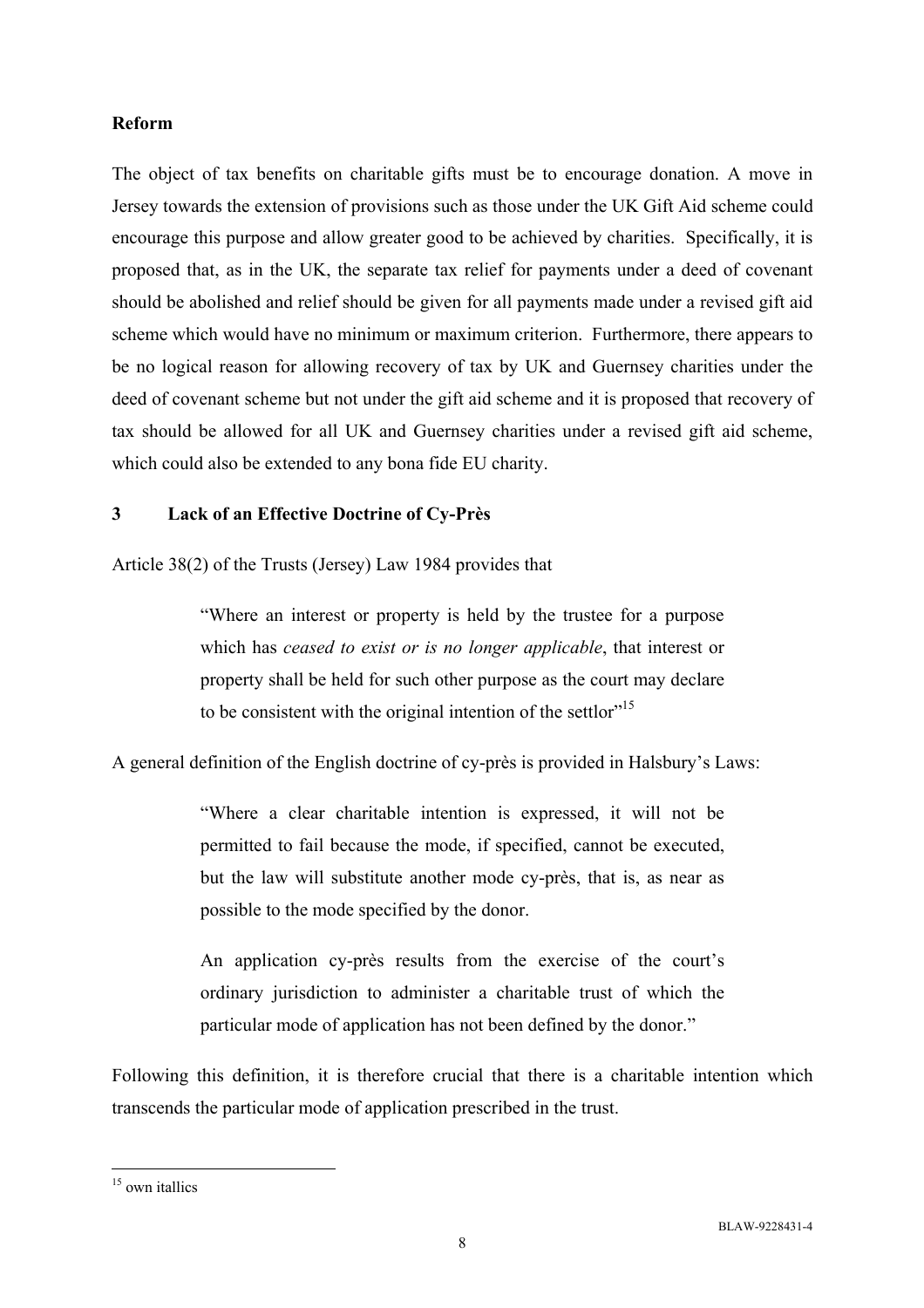This doctrine was accepted in both *re. Meaker* and '*Re. The Dispensary and Infirmary' P.-G. intervenant*<sup>16</sup> and it has since been confirmed that there is "no doubt" that it forms part of the law of Jersey<sup>17</sup>.

The doctrine was further examined in *Re. Greville Bathe Fund* where the Court stated:

"in general the cy-près doctrine applies to the case where the objects of a charitable trust do not exhaust the subject matter of the gift as it does to the case where they cease to exist."

The importance of establishing a "general charitable intention" of the trust was recognised and this was defined as either "an intention on the part of the donor that his gift shall be devoted to charity generally" or "an intention on the part of a donor to promote a particular form of charity falling under one of the four recognised heads of charity". It was concluded that:

> "it is essential that the original trusts, that is to say the purposes of the donor must have been carried out as far as it is possible to do, because it is the duty of the trustees of a charitable trust to execute the wishes of the donor where those have been expressed, and it is the duty of the Court not to apply any surplus income cy-près unless it is satisfied that such surplus is not, and never will be, required to implement such wishes"<sup>18</sup>

This doctrine has been applied to extend a charitable gift<sup>19</sup>, to apply funds to the nearest possible charitable object where that specified by the donor could not be achieved $^{20}$  and to apply a surplus in a fund to discretionary charitable gifts where the court was satisfied that potential beneficiaries had been properly identified and there was no increase needed in the level of benefit $21$ .

<sup>16 (1955) 249</sup> Ex. 465, 13 CR

<sup>&</sup>lt;sup>17</sup> *Re. The Greville Bathe Fund* (1973) J.J. 2513<br><sup>18</sup> ibid., at 2520

<sup>&</sup>lt;sup>19</sup> *Re. Attorney-General* 1973 J.J. 2513<br><sup>20</sup> Re. Fargus 1993 JLR N-3

 $21$  Re. Attorney-General, ante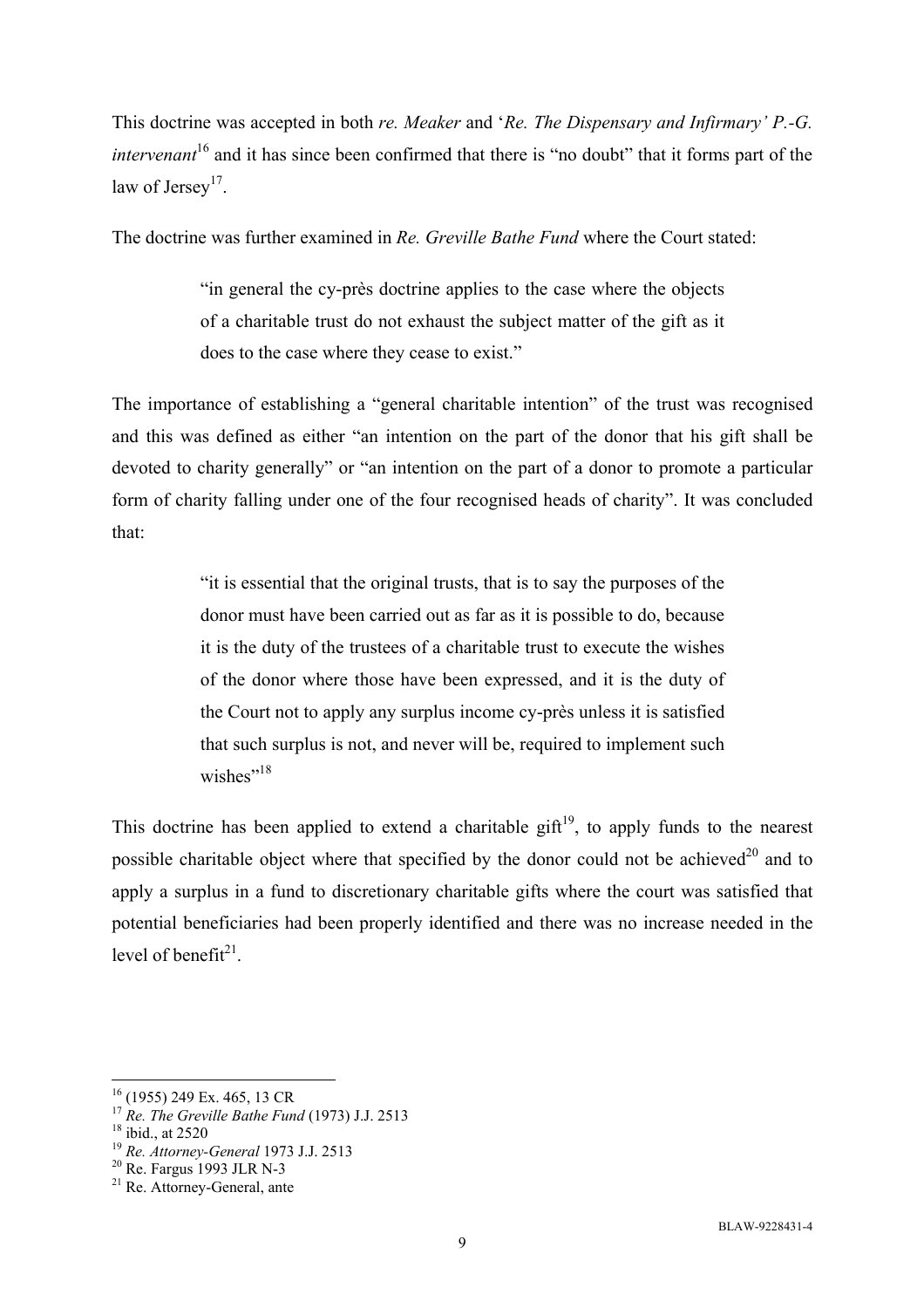#### **Reform**

The problem with the current position in Jersey is that the object of a trust must fail completely or no longer exist before an application can be made to apply the assets of a charitable trust cy-près.

The Trusts (Guernsey) Law 1989 offers a wider definition of the cy-près doctrine and provides a potential basis for reform to Jersey law. Crucially, this extends the application of the doctrine beyond the parameters of the Jersey Law, to include situations where trust property is held for a charitable purpose and "the purpose provides a use for part only of the property<sup>32</sup>. In this and all other situations to which the doctrine applies:

> "the property, or the remainder of the property, as the case may be, shall be held for such other charitable purpose as the court, on the application of Her Majesty's Procureur or the trustees, may declare to be consistent with the original intention of the settlor."<sup>23</sup>

A question also arises as to whether the Fidéicommis Law provides for a wider definition of cy-près. The Fidéicommis Law contains a form of statutory cy-près concerning the authorisation of immovable and dependent funds ("fonds dépendant") of a fidéicommis to be applied to a different object (preferably one with an affinity to the original object or in accordance with the intentions of the founder) where the objects of the trust or corporation can no longer be fulfilled, either wholly or partly, or where the circumstances require changes to the terms or rules (Article 10).

The provisions of Article 17 of the Fidéicommis Law were amended by the 1963 amendment to that Law to provide that the benefit of Article 10 could be extended to fidéicommis outside the terms of that law. Questions have been raised as to whether this would extend the wider application of the cy-près doctrine to trusts outside the ambit of the law itself, such as to private charitable trusts and testamentary charitable trusts, but it is thought to be a better view that Article 17 extends Article 10 to fidéicommis within Articles 1 and 2, namely inter vivos trusts of immovables for public purposes but which, as referred to in Article 17, are not "in conformity" with Articles 3 and 4. Consideration should be given to this point with a view to clarifying the Law.

 $22$  s.54(c) Trusts (Guernsey) Law 1989

 $23$  s.54 (h) Trusts (Guernsey) Law 1989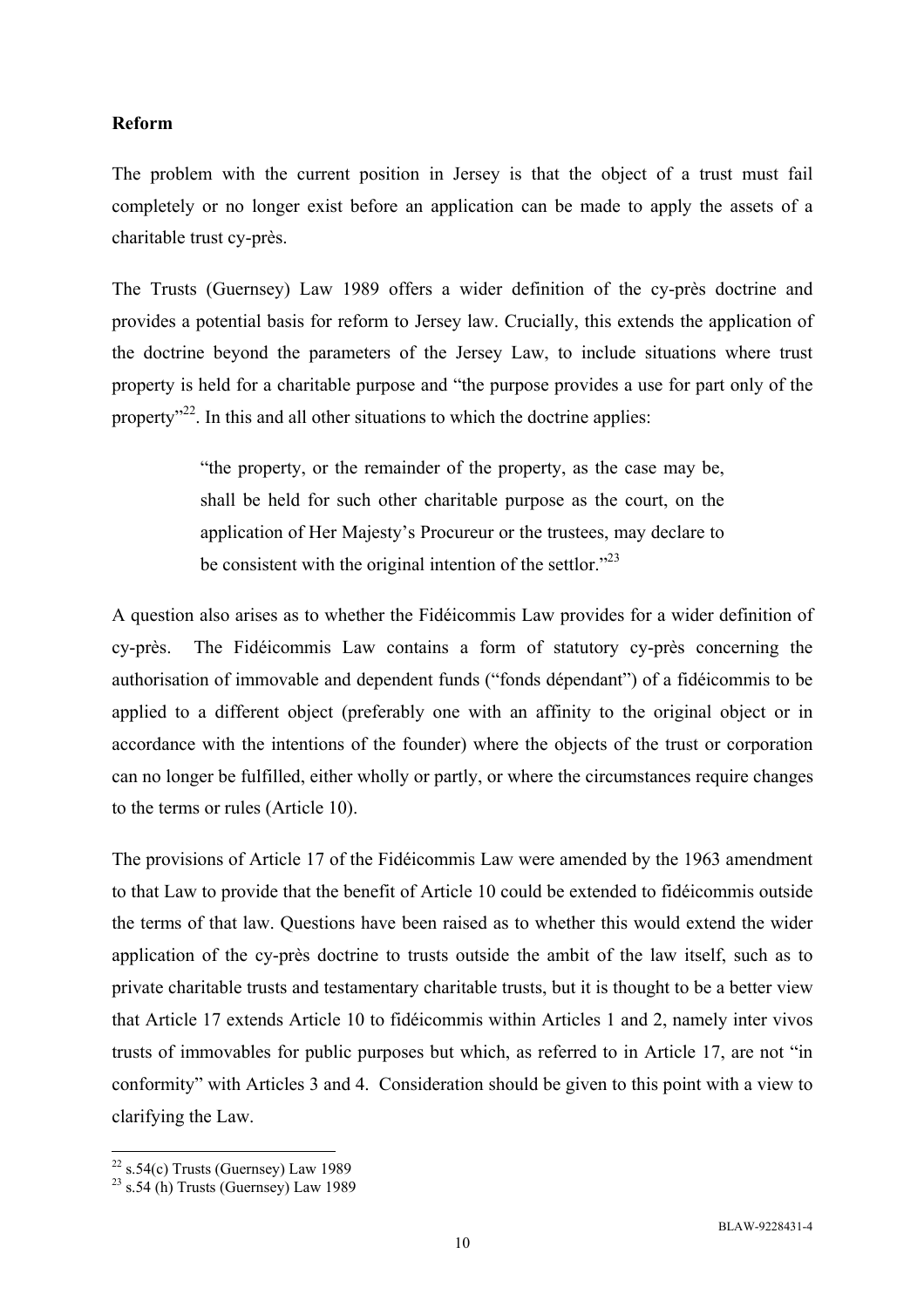### **4 Financial Action Task Force on Money Laundering**

### **Special Recommendations on Terrorist Financing**

The eight Special Recommendations on terrorist financing were adopted by the Financial Action Task Force (FATF) in October 2001 in recognition of the "vital importance of taking action to combat the financing of terrorism". They are to be combined with the FATF's Forty Recommendations on money laundering and together set out a basic framework for the detection, prevention and suppression of the financing of terrorism and terrorist acts.

Recommendation VIII concerns non-profit organisations and states:

"Countries should review the adequacy of laws and regulations that relate to entities that can be abused for the financing of terrorism. Non-profit organisations are particularly vulnerable and countries should ensure that they cannot be misused:

- (i) by terrorist organisations posing as legitimate entities;
- (ii) to exploit legitimate entities as conduits for terrorist financing, including for the purpose of escaping asset freezing measures; and
- (iii) to conceal or obscure the clandestine diversion of funds intended for legitimate purposes of terrorist organisations."

It is recognised that this recommendation consists of two elements:

- Jurisdictions should review the legal regime of entities, in particular non-profit organisations, to prevent their misuse for terrorist financing purposes; and
- With respect specifically to non-profit organisations, jurisdictions should ensure that such entities may not be used to disguise or facilitate terrorist financing activities, to escape asset freezing measures or to conceal diversions of legitimate funds to terrorist organisations.24

<sup>&</sup>lt;sup>24</sup> FATF 'Guidance Notes for the Special Recommendations on Terrorist Financing and the Self-Assessment Questionnaire', pg. 6-7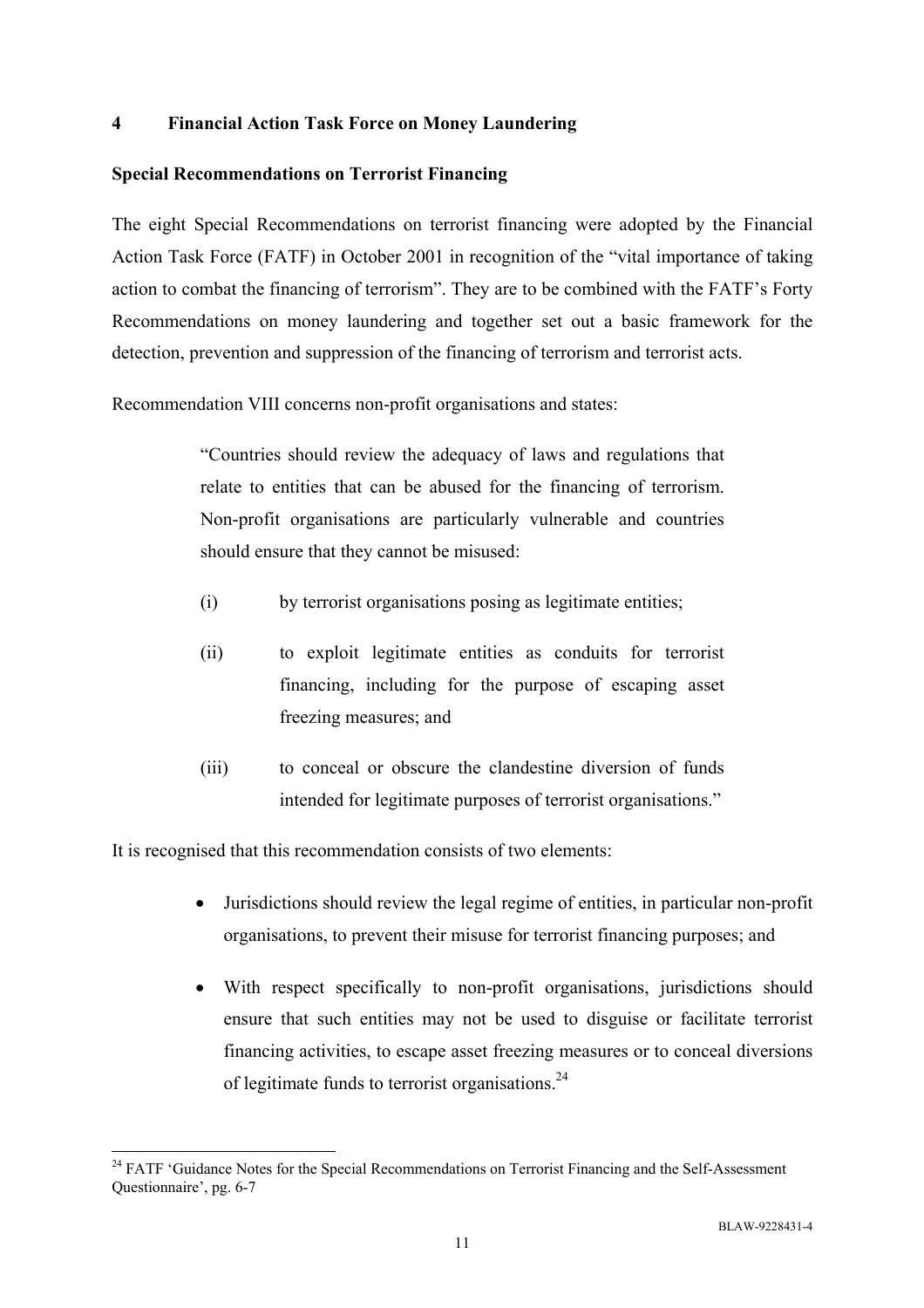'Non-profit organisations' are generally taken by the FATF to include entities organised for charitable, religious, educational, fraternal and other 'good' purposes and it was recognised that 'offshore companies' and trusts may offer increased benefits to terrorist financing arrangements.

The FATF has developed special guidance for financial institutions to help in the detection of techniques and mechanisms used for the financing of terrorism<sup>25</sup>. Recognition is made of:

Sources of terrorist funds:

Community solicitation and fundraising appeals are recognised as a very effective means of raising terrorist funds and may be carried out in the name of a charitable or relief organisation.

These entities may be legitimate in that they do engage in some of the work they purport to carry out but most of the members of the organisation will have no idea that a portion of the funds raise are being diverted to terrorist causes.

Laundering of terrorist related funds:

Where terrorist funds are raised from legal charitable sources (donations, etc.), tracing the funds may be made more difficult as there may be few, if any, indicators that would make an individual financial transaction or series of transactions stand out as being linked to terrorist activities.

• Characteristics of financial transactions that may be cause for increased scrutiny:

Indicators relating specifically to charities include the use of a charity's bank accounts to collect and then funnel funds immediately or after a short time to a small number of foreign beneficiaries and financial transactions which appear to have no logical economic purpose or in which there appears to be no link between the stated activity of the organisation and the other parties in the transaction

 $25$  see 'Guidance for Financial Institutions in Detecting Terrorist Financial Activities'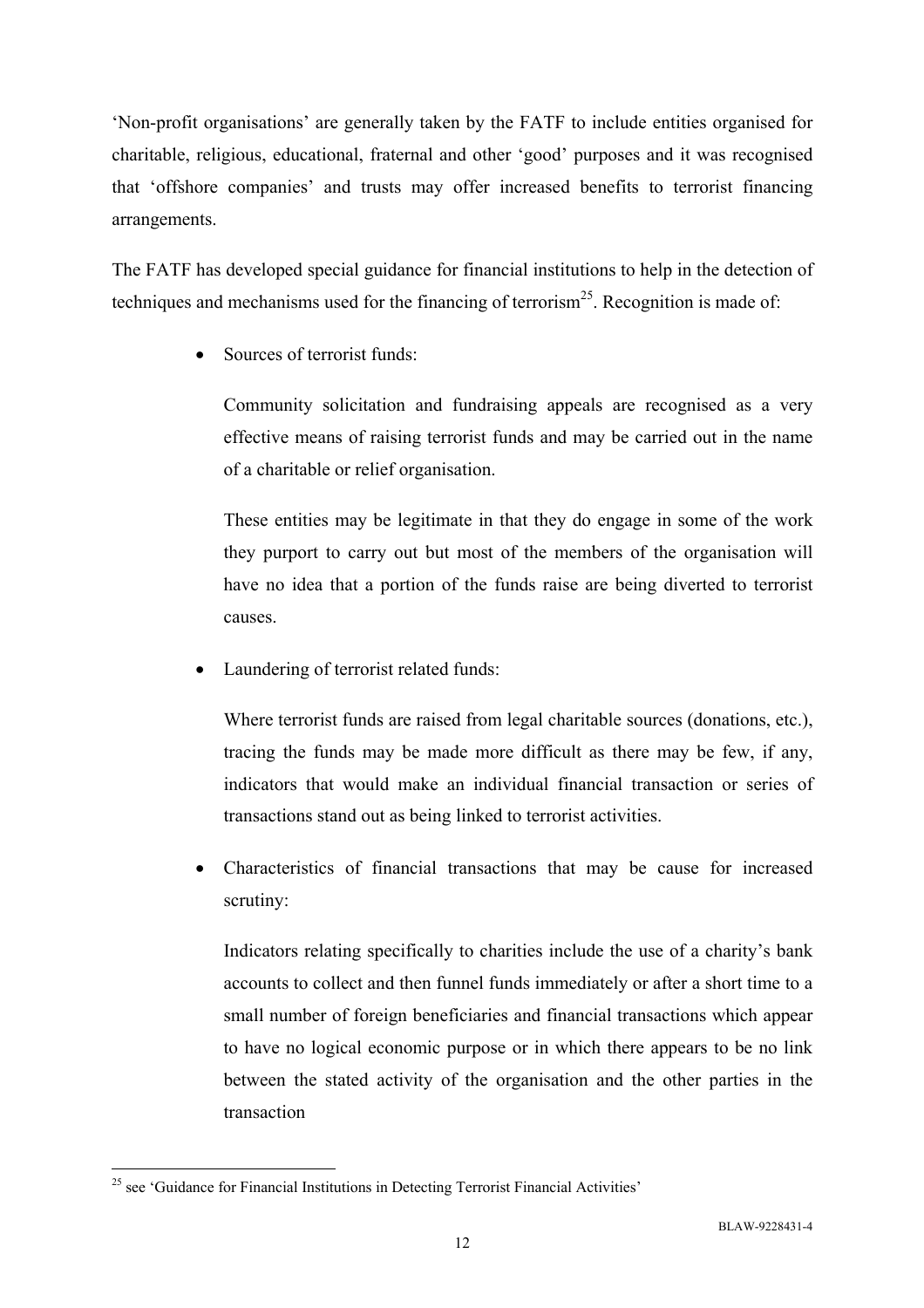The Forty Recommendations of the FATF contain three main features:

- The requirement that, in addition to knowing their own customers, banks and other institutions must look beyond their customers (e.g. when they are trusts or companies) to establish the principals behind them.
- The tightening up of requirements on banks and other institutions to ensure that due diligence is properly carried out, even where the customer is referred to them by other institutions claiming to have already carried out background checks.
- The requirement that all institutions embark upon a progressive risk prioritised programme to bring the records of existing accounts up to current standards (where deficiencies exist in information and documentation held), if the nature of the client or transaction meets certain criteria.

While these recommendations have received careful consideration in the Island, many provisions are already in place effectively to monitor charitable organisations of whatever form. Jersey has recently come under scrutiny from several bodies including the OECD, EU and UN and several laws and initiatives have been introduced in response. This includes Jersey's general political commitment to the OECD initiative on 'Harmful Tax Competition<sup>,26</sup>.

All charities organised as trusts will be subject to the Trust (Jersey) Law 1984 and following the introduction of the Financial Services (Extension) (Jersey) Law  $2000^{27}$  professional trustees are also regulated under the provisions of the Financial Services (Jersey) Law 1998. Trustees must also comply with the Proceeds of Crime (Jersey) Law 1999 as well as the Criminal Justice (International Co-operation) (Jersey) Law 2001. Public trusts are also regulated to a degree by the Bailiff's office which controls the number of public collections in St Helier and the Attorney General has powers to bring suit to enforce a charitable trust in the Royal Court<sup>28</sup>.

<sup>&</sup>lt;sup>26</sup> See letter from the States of Jersey to the OECD dated 22.02.02

<sup>&</sup>lt;sup>27</sup> Previously, the only part of the finance industry not regulated

<sup>&</sup>lt;sup>28</sup> The court knows what are charitable purposes and can apply trust property accordingly but a trust for benevolent purposes cannot be so enforced and so is void for uncertainty.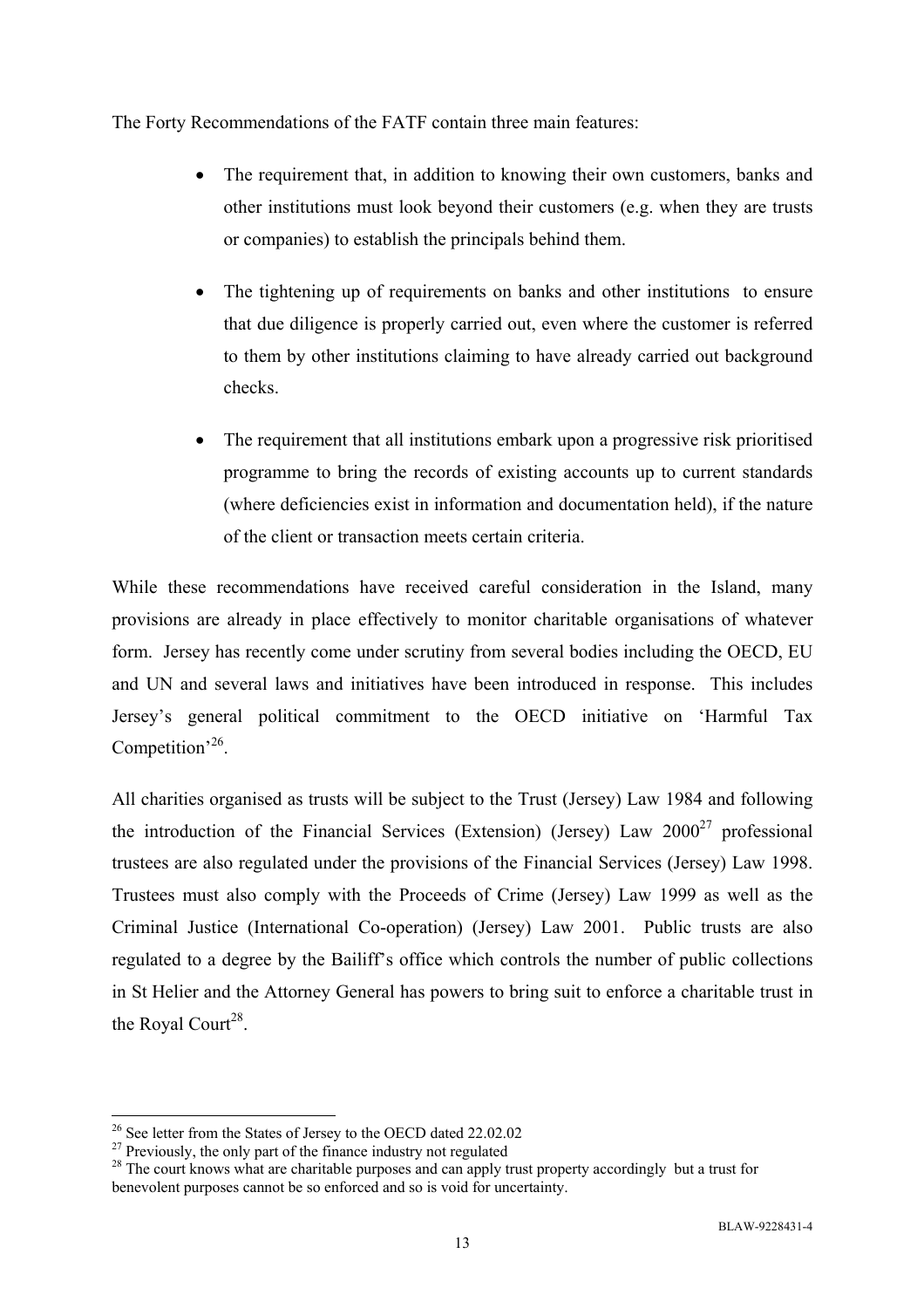The Home Affairs Committee has agreed to request the extension to Jersey of the UK's ratification of the United Nations Conventions for the Suppression of Terrorist Bombings and for the Suppression of Financing of Terrorism. In response to this, the States passed the Terrorism (Jersey) Law 2002. Article 1(1) of that Law provides for the wider definition of 'financial institution' contained in the Proceeds of Crime (Jersey) Law 1999, Article 23 relates to disclosures of suspicious activities by such institutions and Article 33 and Schedule 7 to disclosure of accounts.

In addition to extensive existing legislation, the Jersey Financial Services Commission (JFSC) has issued a Position Paper in respect of the revised 'Know Your Customer Framework' as well as policy on 'Outsourcing'.

Concerns have been expressed in relation to the inherently suspicious form of "blind" trusts<sup>29</sup>. However, the provisions already mentioned should adequately eradicate the potential for the use of such vehicles for fraud, money laundering or tax-evasion reasons $^{30}$ .

 $29$  i.e. an essentially discretionary trust in which the class of beneficiaries at the outset contains a limited number of persons, often charitable, who are either not intended to benefit at all, or although they are intended to benefit, are not intended to be the only persons to benefit. There will invariably be power, to be exercised by the trustees, protector or some other third party, to add additional persons or objects to the class of beneficiaries at a later date.

<sup>&</sup>lt;sup>30</sup> In reality the worst that could arise out of such a sham agreement would be the creation of a resulting trust of a part of it.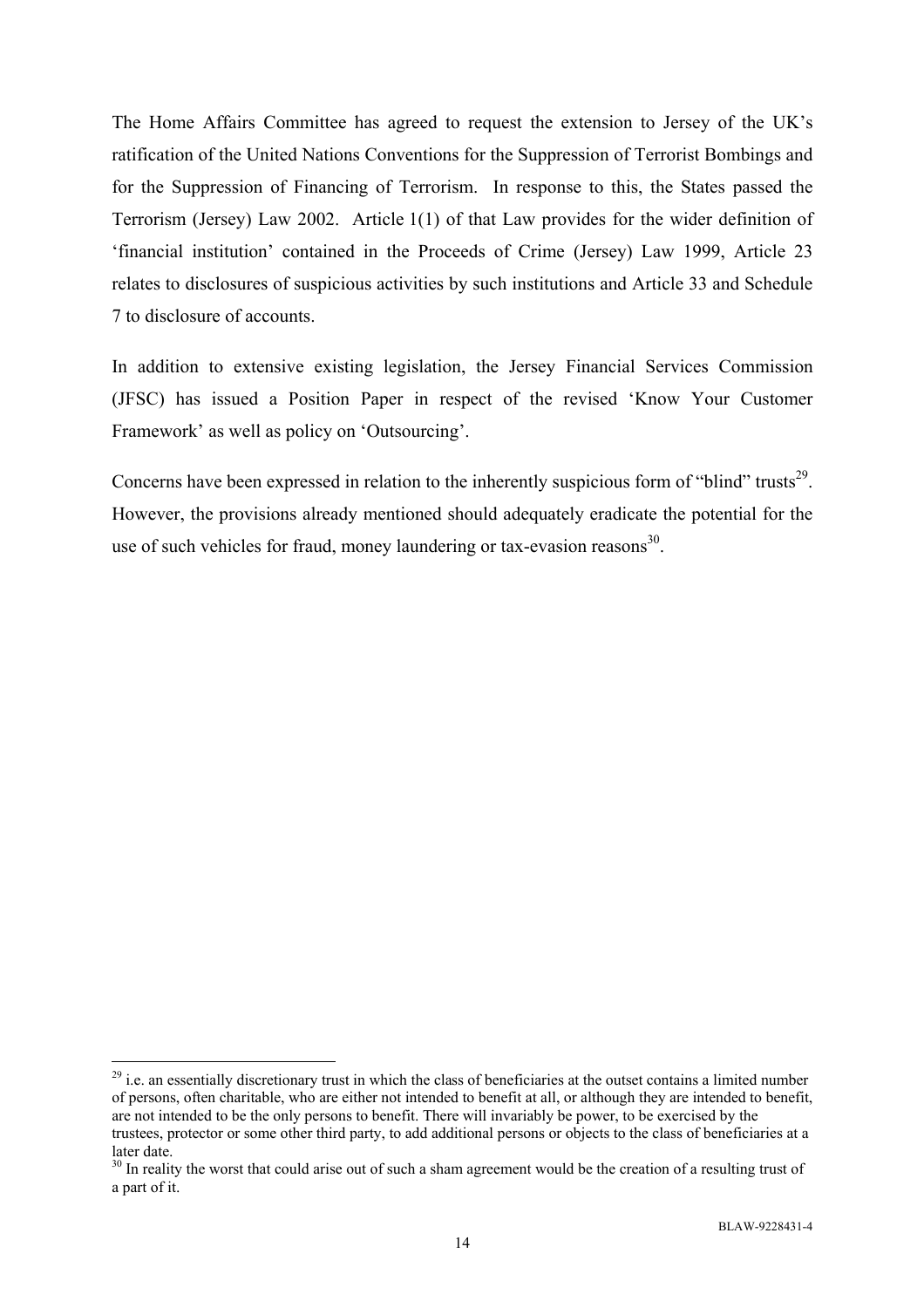#### **Reform**

The Law Commission recognises that the current regulatory environment for charities, in spite of existing criminal and regulatory laws that exist, does not fully meet all the issues raised by FATF VIII. Thus, reluctantly, the Law Commission consider that further regulation will be required but, so far as possible, it should be introduced in such a way that it does not decrease the level of charitable giving or add significantly to the burden of cost suffered by charities, whether public or private.

The Law Commission is of the opinion that in the application of further regulation a distinction should be drawn between public and private charities. Public charities can be defined as charities which seek to solicit money and donations from the general public and/or which seek official subsidy in the form of exemption from Jersey income tax under Article 60 of the Income Tax (Jersey) Law 1961. Private charities are those charities funded by a single donor, family or corporation. Specifically, therefore, it is recommended that:-

- (a) a register of public charities established with an independent body being given the task to:-
	- (i) determine whether or not an entity is a charity;
	- (ii) maintain the register; and
	- (iii) exercise some disciplinary powers to ensure that a charity complies with the requirements of registration. If registered, the charity would have to produce and file audited financial statements, thus significantly reducing, if not eliminating, the possibility of it being used for a fraudulent purpose. An exemption from the audit requirement (but not the requirement to produce accounts) could be allowed for registered charities with lower income, say, less than £5,000 per annum so that small charities are not over-burdened with cost. This is discussed further below in section 5 (headed "The Potential for a Jersey Charities Commission").
- (b) As regards private trusts with charitable objects or other private charity, a requirement should be introduced that at least one of the trustees or directors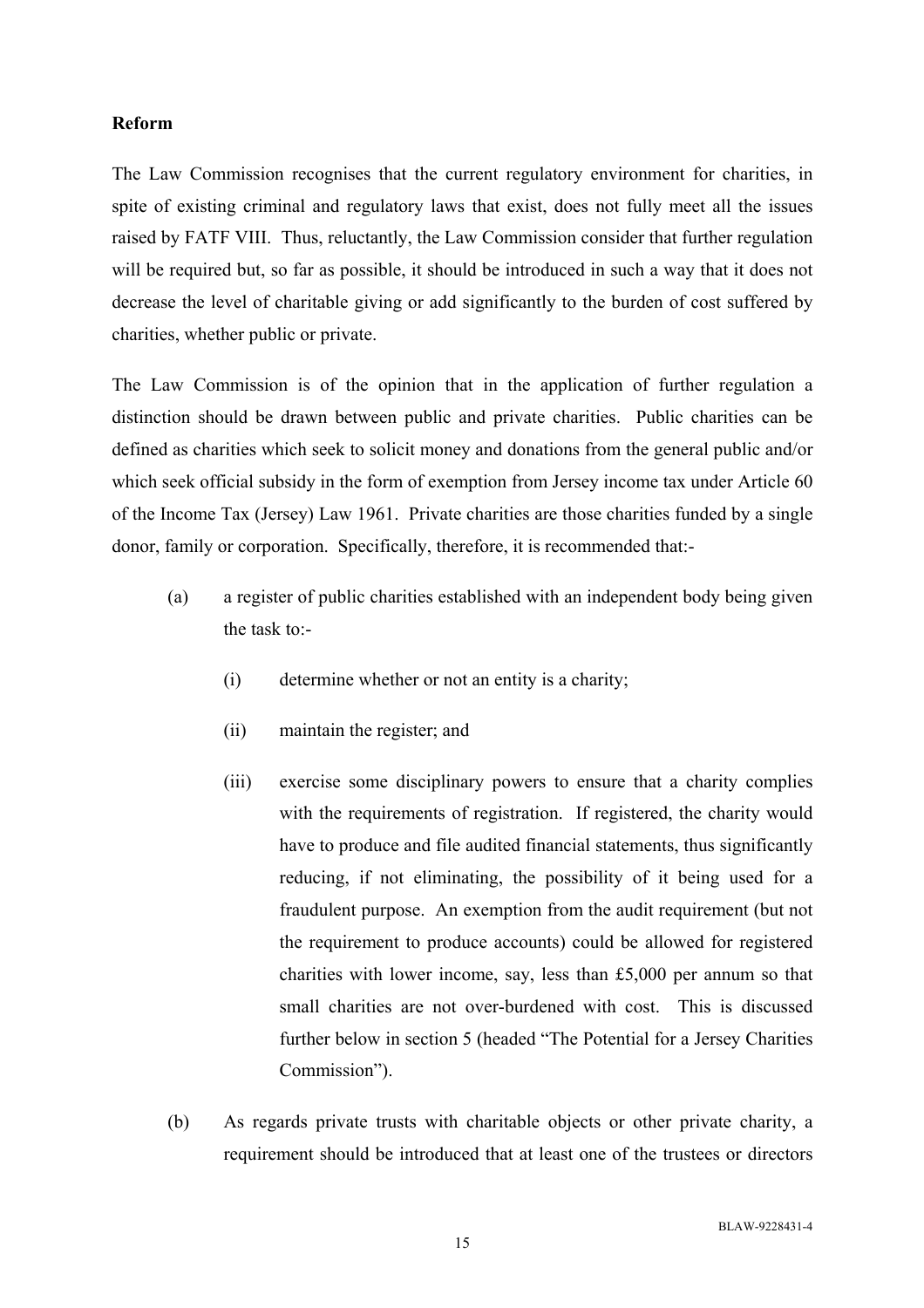or one member of the management would have to be a registered person under the Financial Services (Jersey) Law thus implicitly introducing an adequate degree of regulation. Such private trusts or other private charity would not have to register or apply for exemption from tax.

#### **5 The Potential for a Jersey Charities Commission**

The Jersey Charities Association is an independent body approved by and registered with the States and was established as a mechanism to facilitate communication between charities. It has more than 200 members, all of which are charities and many of whom are national charities. All members qualify under the Association's rules and regulations which, although they provide a wide definition of charity, insist that all prospective members have a properly formed constitution with at least 10 members and a committee.

While the Association provides much assistance to Jersey charities, it is not a public body and has no system of compulsory registration of charities nor any regulatory role beyond its limited membership requirements. The lack of any register of charities and the fact that there is no body to administer or regulate charities in Guernsey, was noted and commented upon by its Court of Appeal in *Re. Insinger (Guernsey) Limited*.

The Charity Commission of England and Wales has been in existence for some time and its powers and functions are set out in the Charities Act 1993. The Commission aims to maintain public confidence in charities by encouraging better methods of administration, advising trustees and correcting abuses of charities. The Commission is represented by up to five Commissioners, at least two of whom must be lawyers, appointed by the Home Secretary. They are answerable to the courts for their legal decisions and interpretation of charity law and to the Home Secretary and Parliament for the effective performance of the Commission as a statutory regulatory organisation.

While the statutory basis of the Commission does not provide any power to administer charities and will not normally allow for interference in the exercise of trustees' discretion, a public register of charities is maintained containing key particulars and annual reports of all registered charities.

Statutory provisions provide categories of charities exempted and excepted from registration. A charity will normally be exempt where it has been specifically decided that it does not need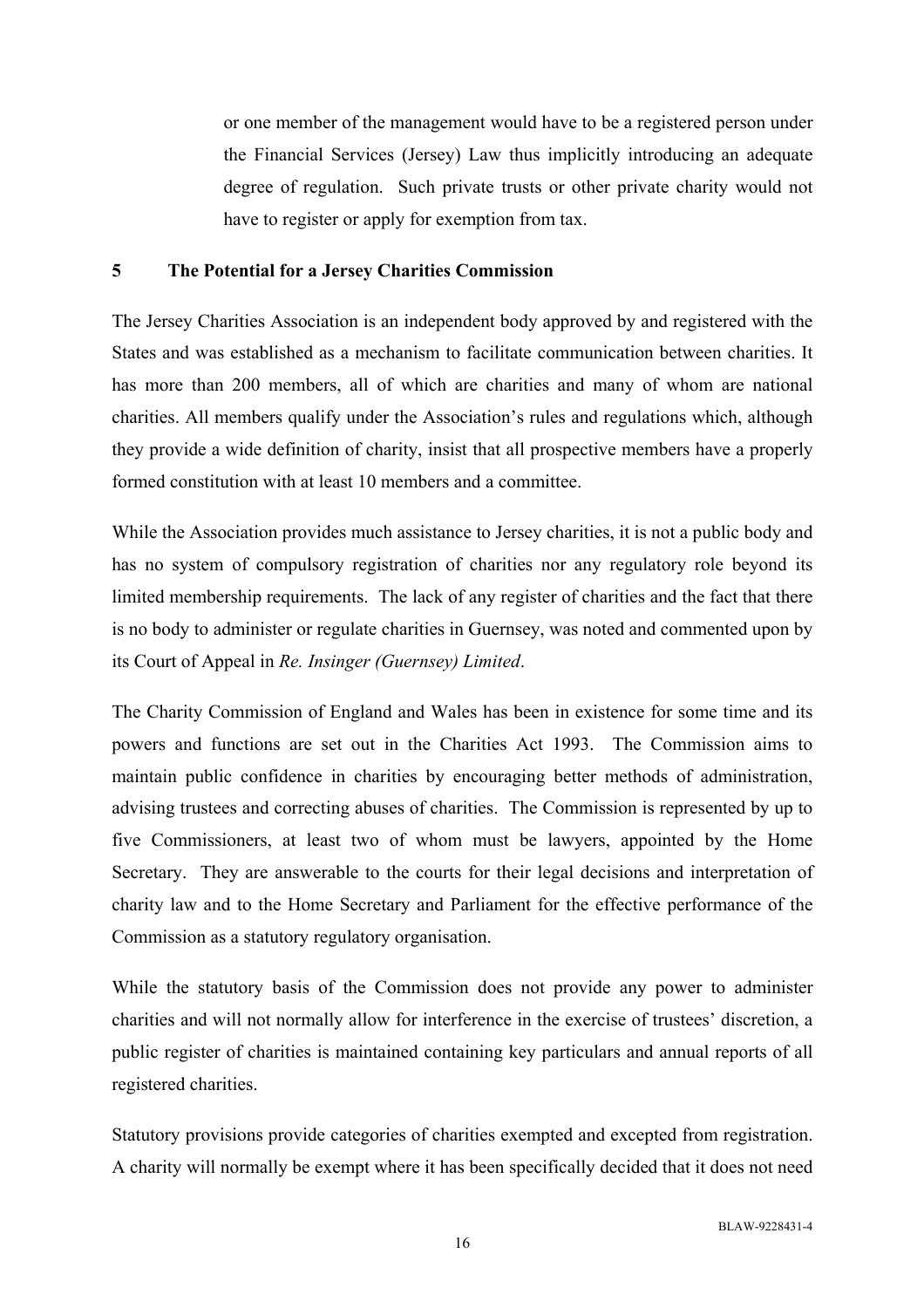supervision $31$  and will be excepted either by Regulation, Order or by being neither a permanent endowment nor using or occupying land, or by having an income of less than £1,000.

The Commission's roles include:

- Advising trustees
- Providing authority for trustees to do certain things for which they do not have powers under existing trusts of the charity
- Resolving problems in respect of the appointment of new trustees
- Providing guidance on resolutions of small charities
- Authorising land transactions for charities unable to comply with the procedures set out in the Charities Act 1993
- Authorising the spending of permanent endowment in special circumstances
- Assessing applications for charities to make ex gratia payments
- Ensuring that trustees comply with the law, including with duties to provide annual returns, reports and accounts.
- Supervising the charitable sector by responding to complaints, monitoring returns and opening enquiries.
- Providing an Official Custodian for Charities to hold land on behalf of  $tnustees<sup>32</sup>$

While the Charity Commission of England and Wales does much to regulate the charitable sector, the changing nature of charitable concepts has been recognised in Scotland and has prompted much research into the modernisation, reform and regulation of charities. While no organisation had previously been charged with taking forward a charity reform agenda in Scotland, the Scottish Charity Law Commission (SCLRC) have now recommended that such

 $31$  i.e. usually because other arrangements already exist to supervise and regulate such a charity.

 $32$  He has no powers of management and can only act on the trustees' instructions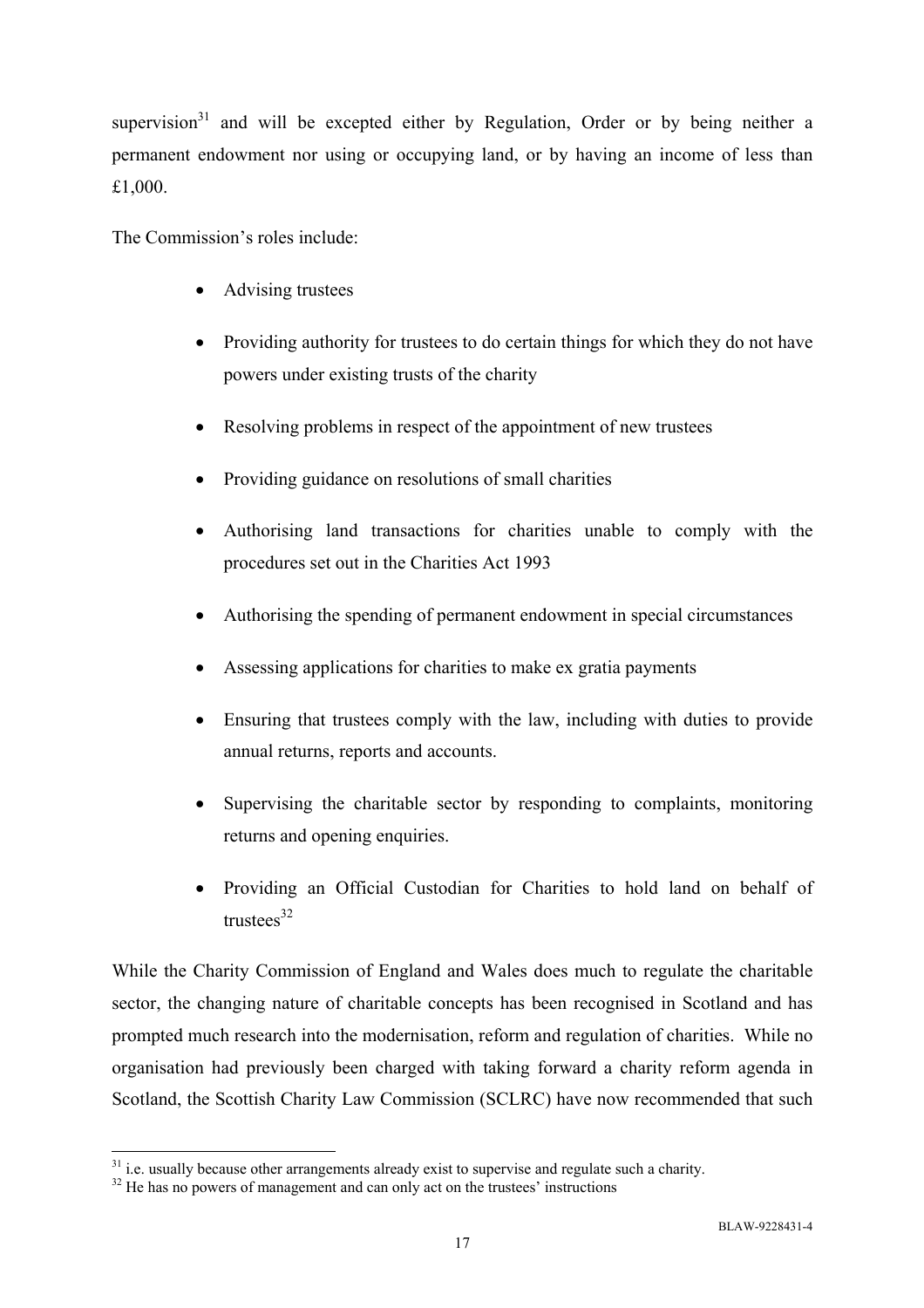a body be established to offer clarity and focus in the system and to both protect the public interest and provide effective support and regulation for charities.

The SCLRC recommended the following functions for Charity Scotland<sup>33</sup>:

- Determination of charitable status
- Maintenance of charity register
- Providing for public accountability of charities
- Monitoring charities
- Providing support services for charities
- Supervising charity reorganisations
- Protecting the public interest

It was recommended that this body should be independent and have a wide range of supervisory and quasi judicial powers. The board should be represented by people from a range of relevant backgrounds and should be appointed in both an open and independent way. It would be necessary for such a body to work closely with tax bodies and its position should allow it to undertake systematic and preventative monitoring of charities. Recommendations were also made in respect of public charitable collections and charity fundraising in order that a proper balance may be struck between preventing abuse of the public goodwill and maximising the help that charities set out to do, in particular it was noted that there is no effective regulation of professional fundraising organisations<sup>34</sup>.

### **Reform**

Much debate exists as to whether or not there is a need for a Charities Commission in Jersey. Recent events have brought about much concern about effective suppression of the funding of terrorism. While it transpired that the Islamic 'Muwafaq Foundation' did not have any links with any terrorist regime, investigation prompted further scepticism in respect of the provisions in place in Jersey. Such events have placed considerable political pressure on the

 $\overline{a}$ <sup>33</sup> The recommended regulatory body of charities in Scotland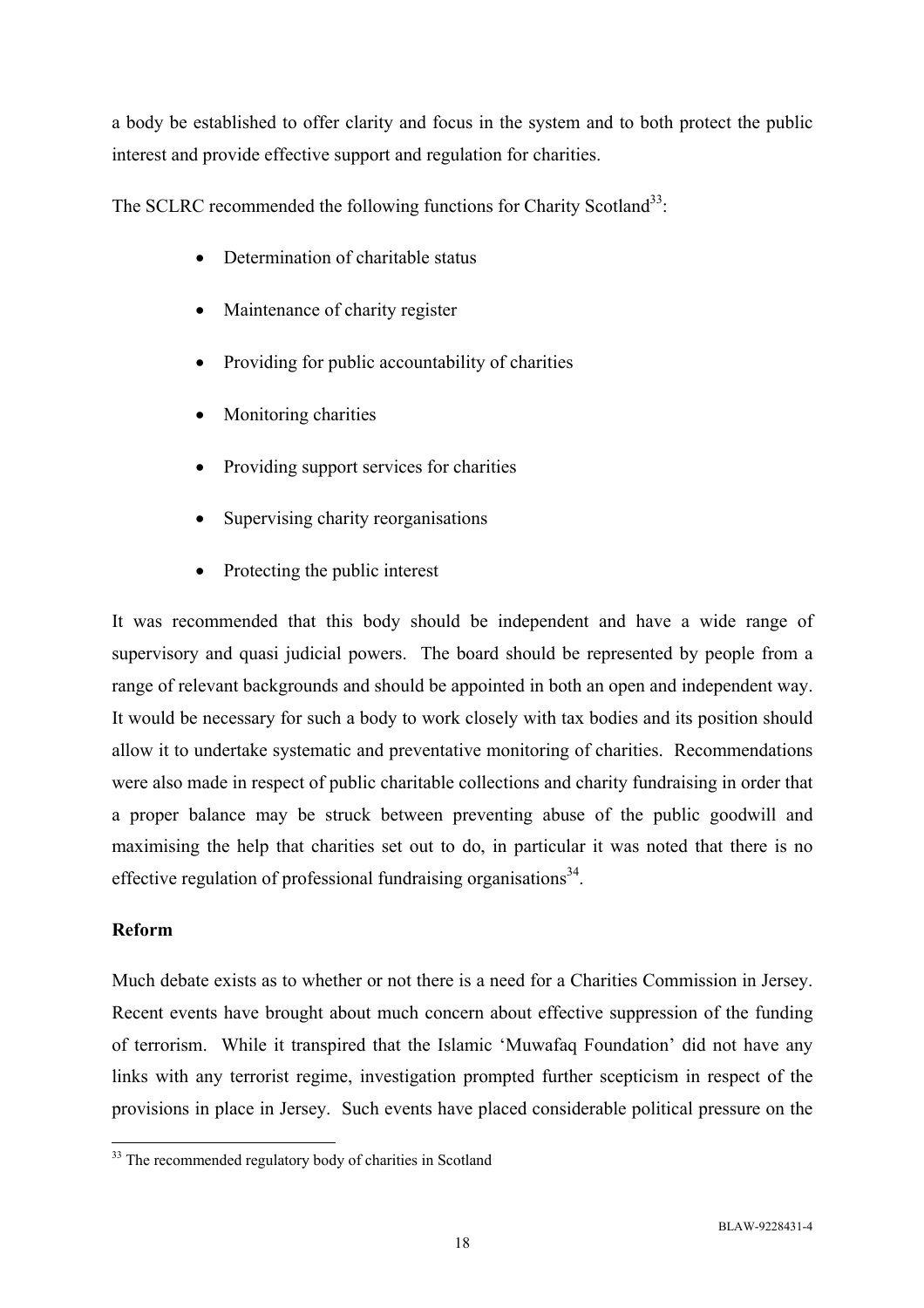States, from both international and local sources, to ensure that the island is fulfilling its international obligations.

While the role of assessment of charitable bodies currently rests with the Comptroller of Income Tax, these duties place a considerable burden on him and it is thought that his role would be readily be relinquished. It is suggested that either the Jersey Charities Association or a Charities Commission would have better knowledge of the field and be better equipped to deal with applications of this nature.

A Charities Commission could also provide for a register of charities. This would enhance the stature of local charities where reference was made to such status but would only benefit charities raising money from the public. A body like Charity Scotland would enable all charitable trusts involved in capital markets transactions to fall wholly outside the scope of any regulation.

While there may be compelling arguments for a Charities Commission, several factors suggest that the burden placed upon charities by such a body would create an unnecessary layer of bureaucracy and create additional costs that would lessen the net benefits available to charities. Such a body would create various administration and regulatory costs that would ultimately lie with the charities themselves - charities should free as far as possible from such costs.

Ultimately, charitable giving must be encouraged and as few fetters as possible should exist to call this into question. Far fewer charities exist in Jersey than, for example, in Scotland (27,000 charities and 44,000 voluntary organisations) and no major abuses are ever known to have occurred in respect of public charities in the Island. Charities are already subject to some sort of testing through tax exemption applications, although this may demand some reform, and current provisions would seem to provide adequate protection through transparency, know your client provisions, etc. If there is no real need for major administrative change, it may be better to avoid upsetting the balance.

Following a questionnaire of the members of the Jersey Charities Association, it was found that there was insufficient opinion in favour of a Charities Commission due to greater regulation, costs and complexities that would be involved in such a body. Certain members

<sup>&</sup>lt;sup>34</sup> It was recommended that Charity Scotland should scrutinise information regarding expenditure on fundraising when examining charity accounts.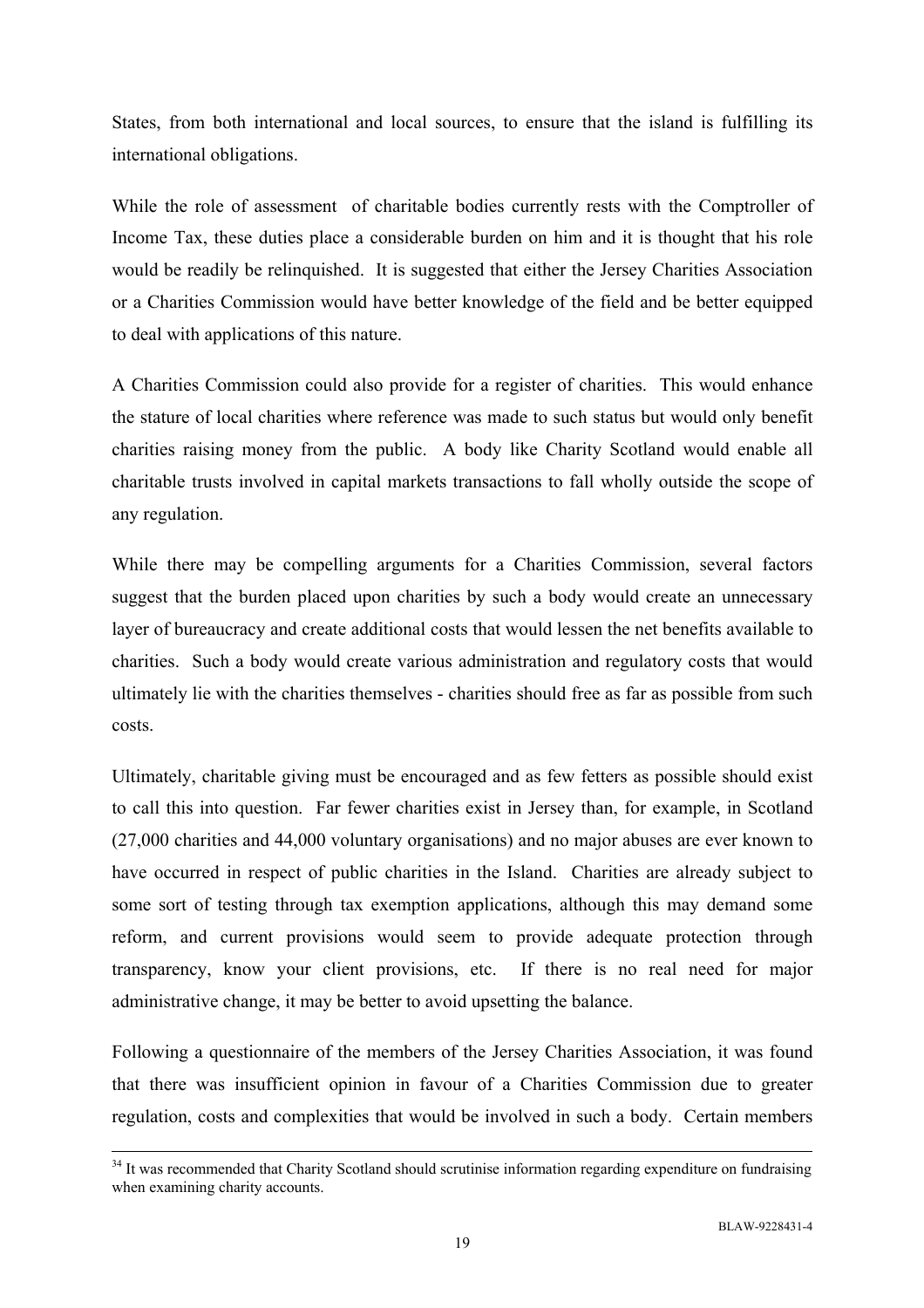of the Association are in favour of a Charities Commission but opinion is still thought to be divided.

Various possible alternatives exist to the creation of a Commission such as Charity Scotland. It may be possible for the Jersey Charities Association to fulfil certain roles of a Commission via some limited official status<sup>35</sup>. Possible roles include:

- Determination of charitable status this would allow the Association to influence the factors necessary for assessment
- Provide support to charities and charity workers<sup>36</sup>
- Tighten the rules in respect of membership to the Association
- Create a system of voluntary registration whereby improved status would be afforded to member charities or provide statutory requirement for an approved list of charities

It would be necessary to ensure that the articles of association of the Jersey Charities Association were appropriate to its quasi judicial function/official capacity if any such changes were made.

Further reforms that could benefit in the regulation of charities may be to follow the recommendations of the SCLRC in respect of their review of the legal form of charities. The UK Department of Trade and Industry is currently investigating whether charities should be required to register as companies in order to secure limited liability for their trustees within the context of a review of company law. Proposals for such reform have been made and include:

- The formation of a new type of incorporation called a Charitable Incorporated Organisation (CIO)
- CIO status should be restricted to charities
- CIO status should be optional to charities

 $\overline{a}$ <sup>35</sup> The Association are not thought to have been asked for their views on such a move.

<sup>&</sup>lt;sup>36</sup> This possibility has not yet been discussed with the Association.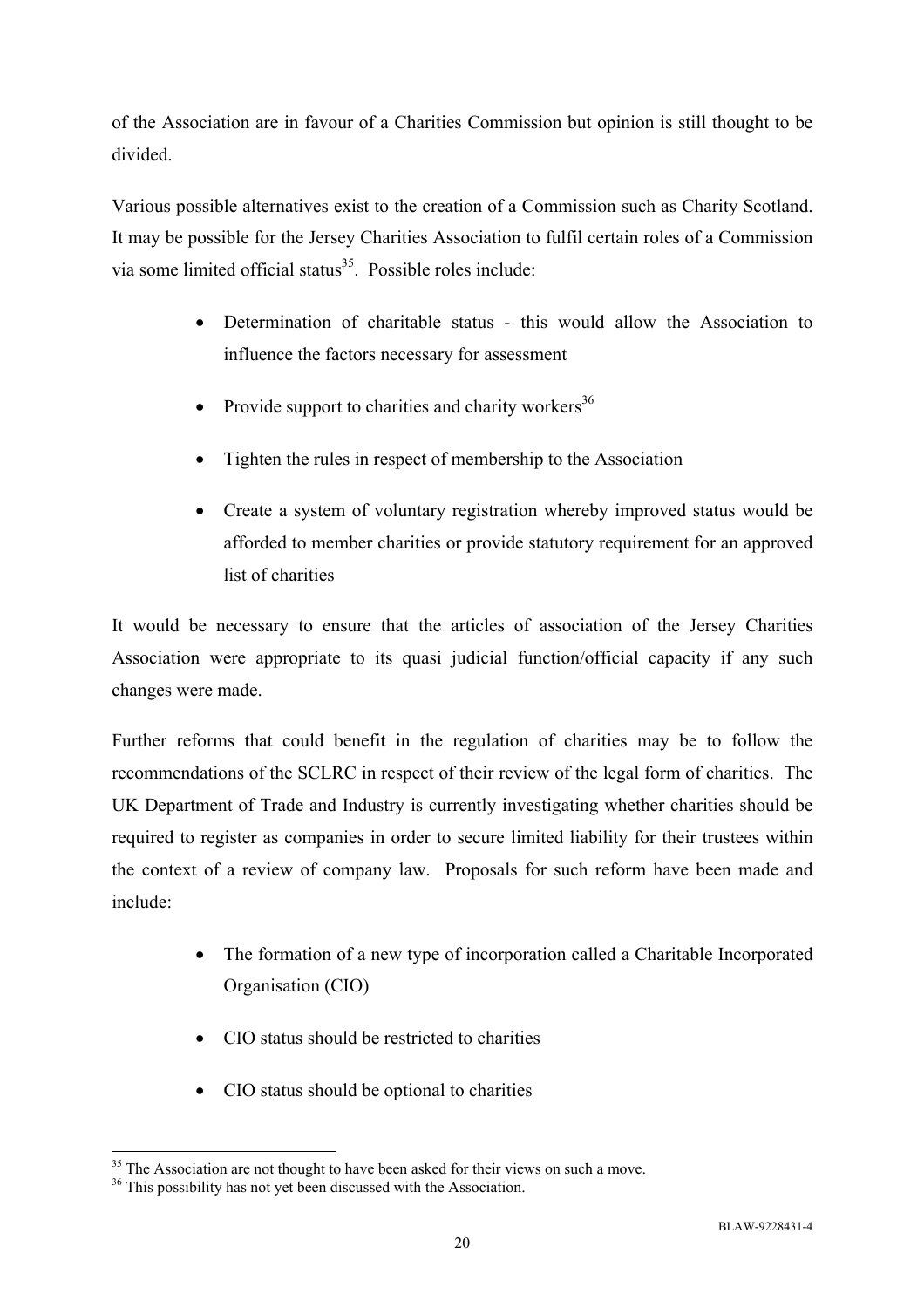### **PART 3**

### **Summary of proposals**

The Law Commission is anxious that in reforming the law of charities, so far as possible, nothing should dissuade the public from charitable giving. Although the audit requirement for registered charities will increase their costs, it should however also provide comfort to the public who are contributing to such charities and so enhance the stature of charitable organisations.

In conclusion, the Law Commission recommends:-

- (a) The adoption of a new Charities Law which would:-
	- (i) establish a non-governmental Charities Commission based on the Jersey Charities Association;
	- (ii) provide for a system of registration of public charities with the Charities Commission;
	- (iii) require both private and public charities to have at least one trustee who is registered under the Financial Services (Jersey) Law 1998;
	- (iv) redefine "charitable purposes" and require them to be of public benefit in order to qualify for registration;
	- (v) require registered charities to undergo an annual audit and to file audited accounts with the Charities Commission;
	- (vi) allow members of the public to inspect the accounts of registered charities filed with the Commission;
	- (vii) exempt smaller charities from the need to undergo an audit but not from the need to file annual accounts;
	- (viii) exempt from the requirements of the law any charity which was already registered as a charity in an EU member state.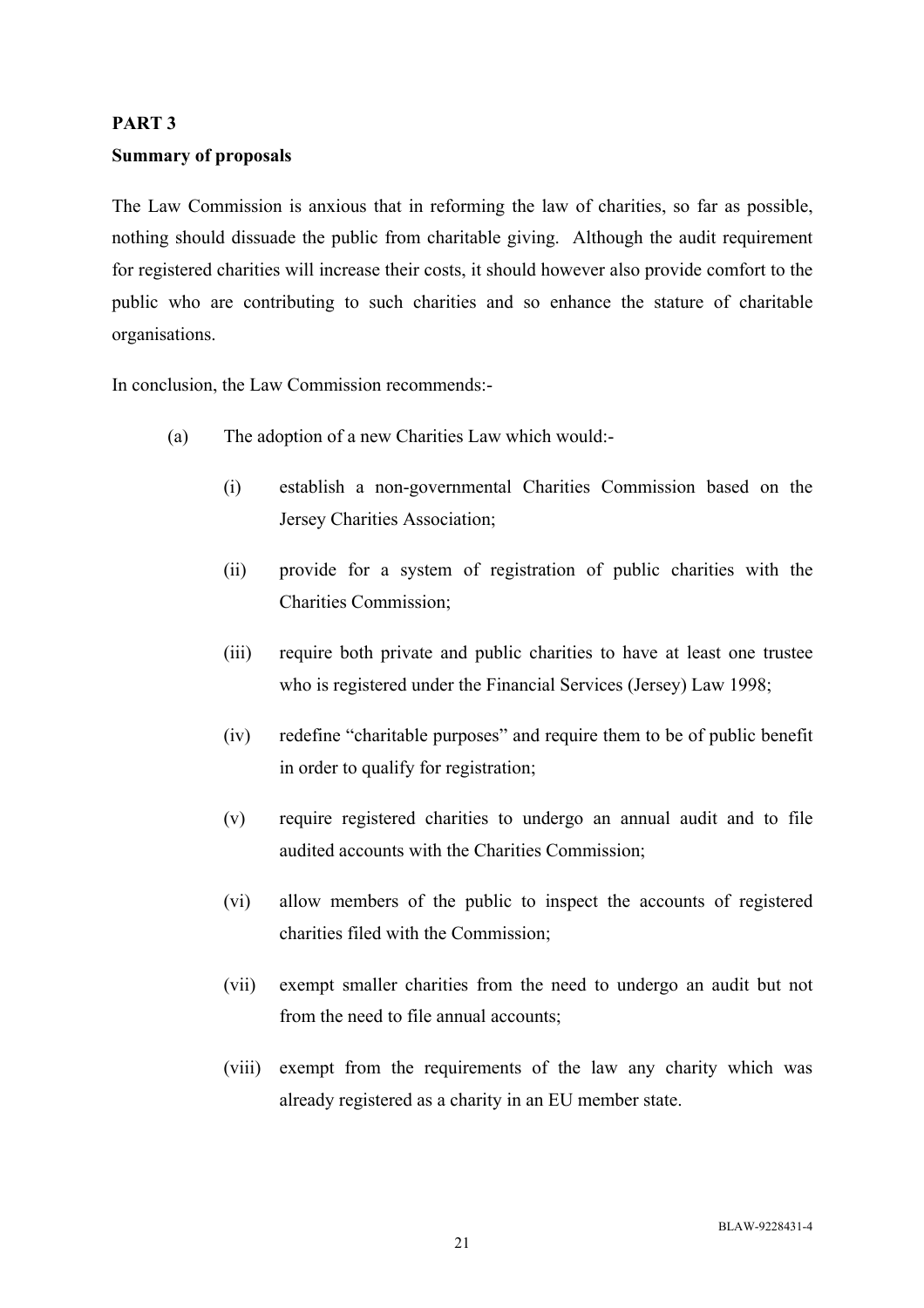- (b) Income tax law changes:-
	- (i) abolish the legislation relating to covenanted gifts and introduce provisions relating to a "no trust" gift aid scheme by which Jersey registered charities or Guernsey or EU charities could reclaim income tax in respect of donations made to them.
	- (ii) establish a specific tax exemption for all registered charities; and
	- (iii) establish a specific exemption from income tax for private trusts formed for wholly and exclusively charitable purposes and where at least one of the trustees was a registered person under the Financial Services (Jersey) Law.
- (c) Trust law changes:
	- (i) Incorporate suitable provisions (drawn from the Guernsey trust law) to provide for "cy-près" applications.